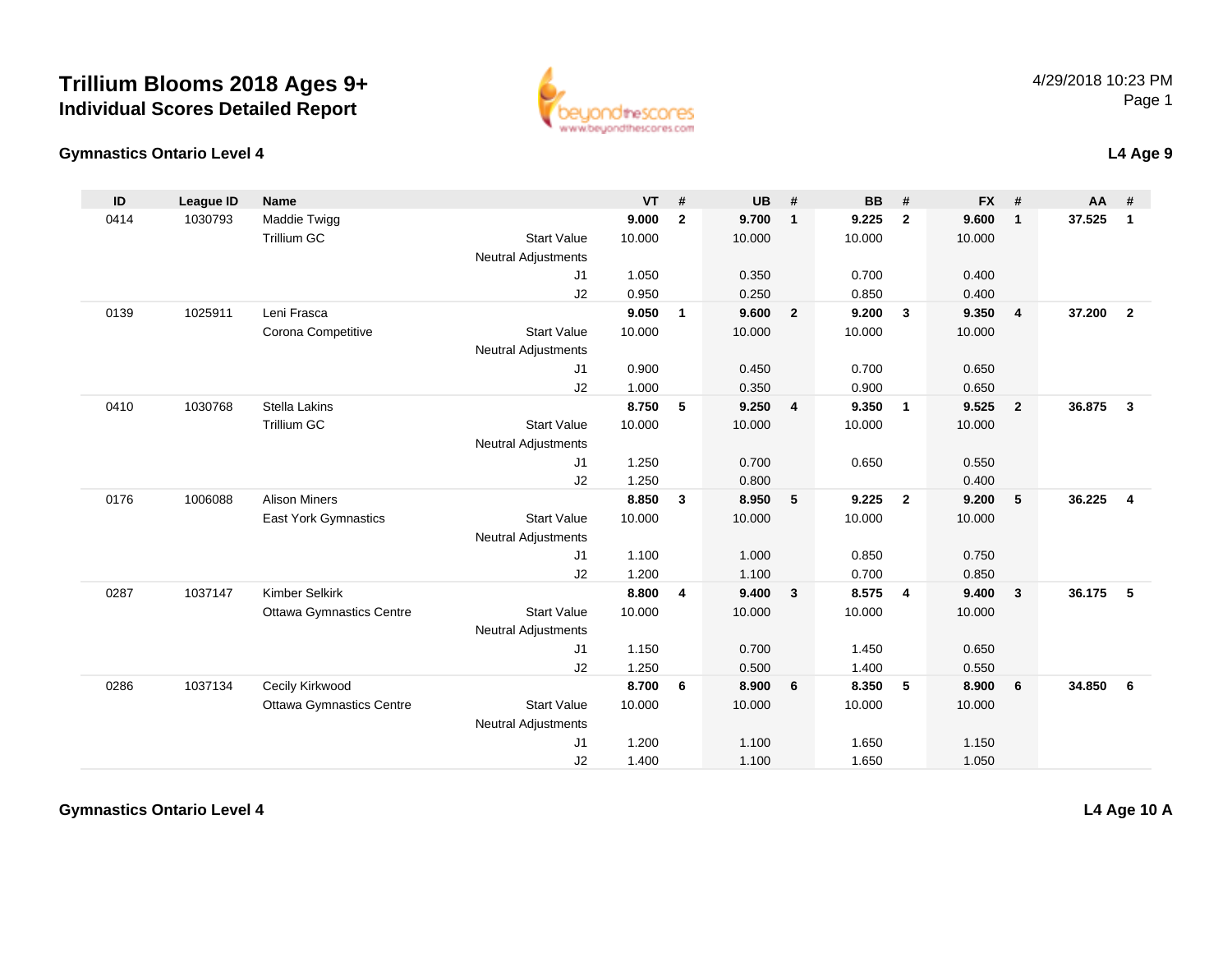

|      |                  |                                 |                            | as as arrested to a statement approve |                         |           |                |           |                         |           |                         |        |                |
|------|------------------|---------------------------------|----------------------------|---------------------------------------|-------------------------|-----------|----------------|-----------|-------------------------|-----------|-------------------------|--------|----------------|
| ID   | <b>League ID</b> | <b>Name</b>                     |                            | $VT$ #                                |                         | <b>UB</b> | #              | <b>BB</b> | #                       | <b>FX</b> | #                       | AA     | #              |
| 0145 | 1021438          | Hannah Mankal                   |                            | 8.875                                 | $\overline{1}$          | 9.525     | $\overline{1}$ | 9.075     | $\overline{\mathbf{3}}$ | 9.350     | $\overline{1}$          | 36.825 | $\mathbf{1}$   |
|      |                  | Corona Competitive              | <b>Start Value</b>         | 10.000                                |                         | 10.000    |                | 10.000    |                         | 10.000    |                         |        |                |
|      |                  |                                 | <b>Neutral Adjustments</b> |                                       |                         |           |                |           |                         |           |                         |        |                |
|      |                  |                                 | J1                         | 1.150                                 |                         | 0.400     |                | 0.900     |                         | 0.650     |                         |        |                |
|      |                  |                                 | J2                         | 1.100                                 |                         | 0.550     |                | 0.950     |                         | 0.650     |                         |        |                |
| 0179 | 1006075          | Teya Carlson                    |                            | 8.750                                 | $\overline{2}$          | 8.950     | $\mathbf{3}$   | 9.325     | $\overline{\mathbf{1}}$ | 9.150     | 5                       | 36.175 | $\overline{2}$ |
|      |                  | <b>East York Gymnastics</b>     | <b>Start Value</b>         | 10.000                                |                         | 10.000    |                | 10.000    |                         | 10.000    |                         |        |                |
|      |                  |                                 | <b>Neutral Adjustments</b> |                                       |                         |           |                |           |                         |           |                         |        |                |
|      |                  |                                 | J1                         | 1.100                                 |                         | 1.000     |                | 0.700     |                         | 0.850     |                         |        |                |
|      |                  |                                 | J2                         | 1.400                                 |                         | 1.100     |                | 0.650     |                         | 0.850     |                         |        |                |
| 0289 | 1037139          | Madeline Milan                  |                            | 8.400                                 | 5                       | 9.200     | $\overline{2}$ | 8.775     | 6                       | 9.225     | $\overline{\mathbf{3}}$ | 35.600 | $\mathbf{3}$   |
|      |                  | <b>Ottawa Gymnastics Centre</b> | <b>Start Value</b>         | 10.000                                |                         | 10.000    |                | 10.000    |                         | 10.000    |                         |        |                |
|      |                  |                                 | <b>Neutral Adjustments</b> |                                       |                         |           |                |           |                         |           |                         |        |                |
|      |                  |                                 | J1                         | 1.500                                 |                         | 0.900     |                | 1.150     |                         | 0.750     |                         |        |                |
|      |                  |                                 | J2                         | 1.700                                 |                         | 0.700     |                | 1.300     |                         | 0.800     |                         |        |                |
| 0006 | 1026177          | Keira Nguyen                    |                            | 8.750                                 | $\overline{2}$          | 8.925     | $\overline{4}$ | 8.925     | 5                       | 8.850     | $\overline{7}$          | 35.450 | $\overline{4}$ |
|      |                  | <b>Adrenaline Gymnastics</b>    | <b>Start Value</b>         | 10.000                                |                         | 10.000    |                | 10.000    |                         | 10.000    |                         |        |                |
|      |                  |                                 | <b>Neutral Adjustments</b> |                                       |                         |           |                |           |                         |           |                         |        |                |
|      |                  |                                 | J1                         | 1.250                                 |                         | 1.050     |                | 1.050     |                         | 1.050     |                         |        |                |
|      |                  |                                 | J2                         | 1.250                                 |                         | 1.100     |                | 1.100     |                         | 1.250     |                         |        |                |
| 0440 | P2108510         | Caroline Beaudoin               |                            | 8.750                                 | $\mathbf{2}$            | 8.575     | $6\phantom{1}$ | 8.600     | 9                       | 9.150     | $\sqrt{5}$              | 35.075 | 5              |
|      |                  | <b>Club Les Sittelles</b>       | <b>Start Value</b>         | 10.000                                |                         | 10.000    |                | 10.000    |                         | 10.000    |                         |        |                |
|      |                  |                                 | <b>Neutral Adjustments</b> |                                       |                         |           |                |           |                         |           |                         |        |                |
|      |                  |                                 | J1                         | 1.250                                 |                         | 1.450     |                | 1.400     |                         | 0.900     |                         |        |                |
|      |                  |                                 | J2                         | 1.250                                 |                         | 1.400     |                | 1.400     |                         | 0.800     |                         |        |                |
| 0412 | 1030785          | Marley Sampson                  |                            | 8.550                                 | $\mathbf{3}$            | 8.700     | 5              | 8.700     | $\overline{7}$          | 9.050     | 6                       | 35.000 | 6              |
|      |                  | <b>Trillium GC</b>              | <b>Start Value</b>         | 10.000                                |                         | 10.000    |                | 10.000    |                         | 10.000    |                         |        |                |
|      |                  |                                 | <b>Neutral Adjustments</b> |                                       |                         |           |                |           |                         |           |                         |        |                |
|      |                  |                                 | J1                         | 1.500                                 |                         | 1.200     |                | 1.350     |                         | 0.900     |                         |        |                |
|      |                  |                                 | J2                         | 1.400                                 |                         | 1.400     |                | 1.250     |                         | 1.000     |                         |        |                |
| 0437 | P5078124         | Aurelie Brisson                 |                            | 8.500                                 | $\overline{\mathbf{4}}$ | 8.300     | 9              | 9.000     | $\overline{4}$          | 9.200     | $\overline{\mathbf{4}}$ | 35.000 | 6              |
|      |                  | Club Les Sittelles              | <b>Start Value</b>         | 10.000                                |                         | 10.000    |                | 10.000    |                         | 10.000    |                         |        |                |
|      |                  |                                 | <b>Neutral Adjustments</b> |                                       |                         |           |                |           |                         |           |                         |        |                |
|      |                  |                                 | J <sub>1</sub>             | 1.450                                 |                         | 1.600     |                | 1.050     |                         | 0.750     |                         |        |                |
|      |                  |                                 | J2                         | 1.550                                 |                         | 1.800     |                | 0.950     |                         | 0.850     |                         |        |                |
| 0290 | 1037143          | <b>Hazel Perry</b>              |                            | 7.450                                 | $\overline{7}$          | 8.325     | 8              | 9.200     | $\overline{2}$          | 9.250     | $\overline{2}$          | 34.225 | $\overline{7}$ |
|      |                  | <b>Ottawa Gymnastics Centre</b> | <b>Start Value</b>         | 10.000                                |                         | 10.000    |                | 10.000    |                         | 10.000    |                         |        |                |
|      |                  |                                 | <b>Neutral Adjustments</b> |                                       |                         |           |                |           |                         |           |                         |        |                |
|      |                  |                                 | J1                         | 2.200                                 |                         | 1.700     |                | 0.700     |                         | 0.750     |                         |        |                |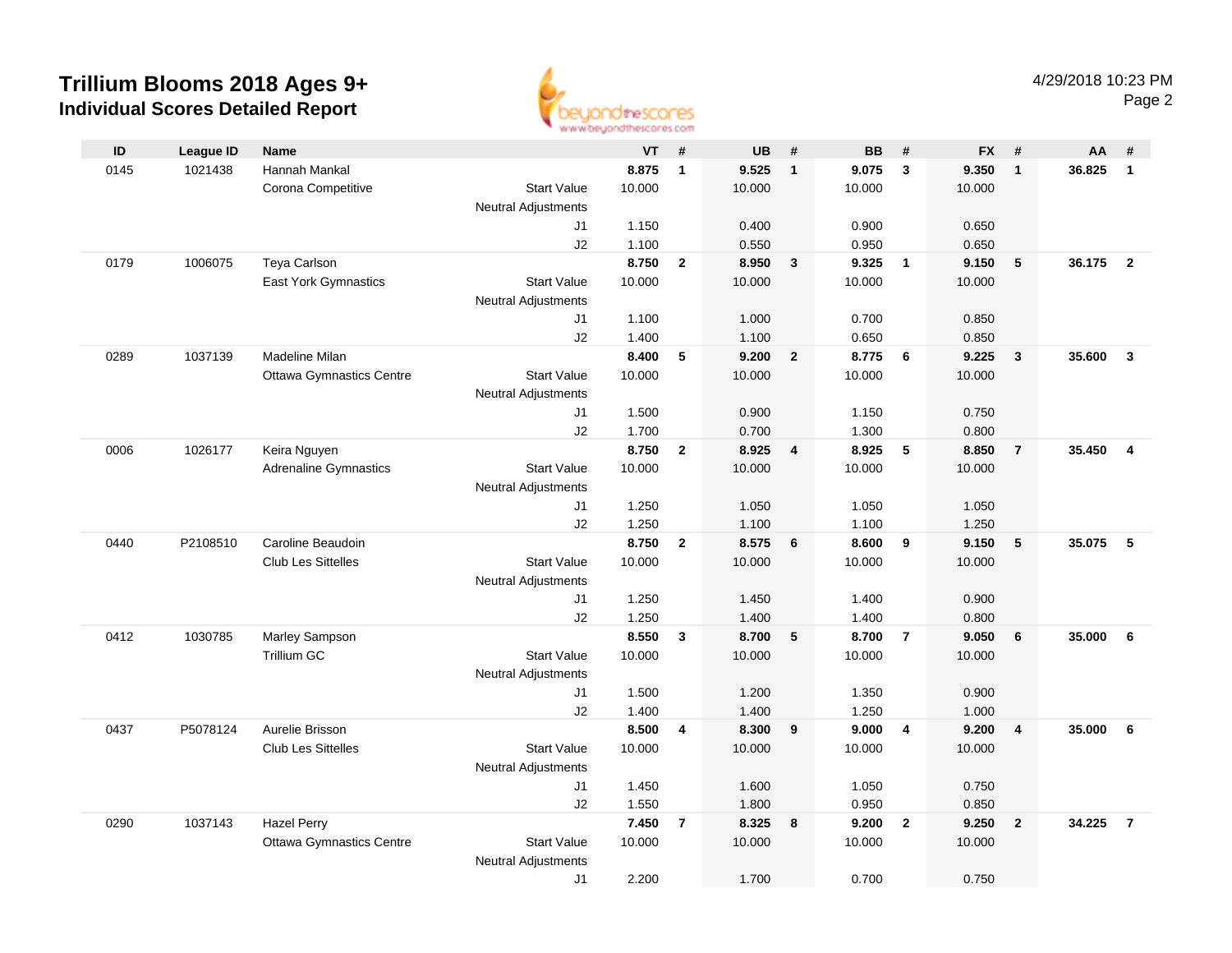

|      |         |                                 | J2                         | 2.900   | 1.650    | 0.900   |    | 0.750  |     |        |    |
|------|---------|---------------------------------|----------------------------|---------|----------|---------|----|--------|-----|--------|----|
| 0433 | 1001813 | chloe latreille                 |                            | 8.325 6 | 8.500 7  | 8.200   | 10 | 8.525  | - 9 | 33.550 | -8 |
|      |         | Cornwall Gymnastics club        | <b>Start Value</b>         | 10.000  | 10.000   | 10.000  |    | 10.000 |     |        |    |
|      |         |                                 | Neutral Adjustments        |         |          |         |    |        |     |        |    |
|      |         |                                 | J1                         | 1.800   | 1.400    | 1.850   |    | 1.400  |     |        |    |
|      |         |                                 | J2                         | 1.550   | 1.600    | 1.750   |    | 1.550  |     |        |    |
| 0288 | 1037125 | Ava Coons                       |                            | 7.150 8 | 8.275 10 | 8.625 8 |    | 8.750  | 8   | 32.800 | 9  |
|      |         | <b>Ottawa Gymnastics Centre</b> | <b>Start Value</b>         | 10.000  | 10.000   | 10.000  |    | 10.000 |     |        |    |
|      |         |                                 | <b>Neutral Adjustments</b> |         |          |         |    |        |     |        |    |
|      |         |                                 | J1                         | 2.600   | 1.650    | 1.400   |    | 1.200  |     |        |    |
|      |         |                                 | J2                         | 3.100   | 1.800    | 1.350   |    | 1.300  |     |        |    |

#### **Gymnastics Ontario Level 4**

**L4 Age 10 B**

| ID   | League ID | <b>Name</b>          |                            | <b>VT</b> | #            | <b>UB</b> | #                       | BB     | #              | <b>FX</b> | #              | $AA$ # |                         |
|------|-----------|----------------------|----------------------------|-----------|--------------|-----------|-------------------------|--------|----------------|-----------|----------------|--------|-------------------------|
| 0141 | 1021426   | Shaila Pose Aguilar  |                            | 9.100     | $\mathbf 1$  | 9.525     | $\overline{2}$          | 9.475  | $\overline{2}$ | 9.225     | 4              | 37.325 | $\mathbf 1$             |
|      |           | Corona Competitive   | <b>Start Value</b>         | 10.000    |              | 10.000    |                         | 10.000 |                | 10.000    |                |        |                         |
|      |           |                      | <b>Neutral Adjustments</b> |           |              |           |                         |        |                |           |                |        |                         |
|      |           |                      | J <sub>1</sub>             | 0.900     |              | 0.550     |                         | 0.450  |                | 0.700     |                |        |                         |
|      |           |                      | J <sub>2</sub>             | 0.900     |              | 0.400     |                         | 0.600  |                | 0.850     |                |        |                         |
| 0180 | 1006080   | Annika Kim           |                            | 8.900     | 3            | 9.550     | $\overline{1}$          | 9.325  | $\overline{4}$ | 9.500     | $\mathbf 1$    | 37.275 | $\overline{2}$          |
|      |           | East York Gymnastics | <b>Start Value</b>         | 10.000    |              | 10.000    |                         | 10.000 |                | 10.000    |                |        |                         |
|      |           |                      | <b>Neutral Adjustments</b> |           |              |           |                         |        |                |           |                |        |                         |
|      |           |                      | J1                         | 1.050     |              | 0.450     |                         | 0.650  |                | 0.500     |                |        |                         |
|      |           |                      | J2                         | 1.150     |              | 0.450     |                         | 0.700  |                | 0.500     |                |        |                         |
| 0187 | 1006093   | Georgia Rutledge     |                            | 8.800     | 4            | 9.525     | $\overline{\mathbf{2}}$ | 9.550  | $\mathbf{1}$   | 9.375     | $\overline{2}$ | 37.250 | 3                       |
|      |           | East York Gymnastics | <b>Start Value</b>         | 10.000    |              | 10.000    |                         | 10.000 |                | 10.000    |                |        |                         |
|      |           |                      | <b>Neutral Adjustments</b> |           |              |           |                         |        |                |           |                |        |                         |
|      |           |                      | J1                         | 1.300     |              | 0.550     |                         | 0.400  |                | 0.600     |                |        |                         |
|      |           |                      | J <sub>2</sub>             | 1.100     |              | 0.400     |                         | 0.500  |                | 0.650     |                |        |                         |
| 0181 | 1006084   | Anna Mackenzie       |                            | 9.000     | $\mathbf{2}$ | 9.425     | $\mathbf{3}$            | 9.150  | -5             | 9.500     | $\mathbf{1}$   | 37.075 | $\overline{\mathbf{4}}$ |
|      |           | East York Gymnastics | <b>Start Value</b>         | 10.000    |              | 10.000    |                         | 10.000 |                | 10.000    |                |        |                         |
|      |           |                      | <b>Neutral Adjustments</b> |           |              |           |                         |        |                |           |                |        |                         |
|      |           |                      | J1                         | 0.850     |              | 0.650     |                         | 0.950  |                | 0.500     |                |        |                         |
|      |           |                      | J2                         | 1.150     |              | 0.500     |                         | 0.750  |                | 0.500     |                |        |                         |
| 0172 | 1025919   | Samantha Keil        |                            | 8.675     | 5            | 8.425     | $\overline{4}$          | 9.400  | 3              | 9.000     | 6              | 35.500 | 5                       |
|      |           | Corona Competitive   | <b>Start Value</b>         | 10.000    |              | 10.000    |                         | 10.000 |                | 10.000    |                |        |                         |
|      |           |                      | <b>Neutral Adjustments</b> |           |              |           |                         |        |                |           |                |        |                         |
|      |           |                      | J <sub>1</sub>             | 1.350     |              | 1.600     |                         | 0.550  |                | 0.900     |                |        |                         |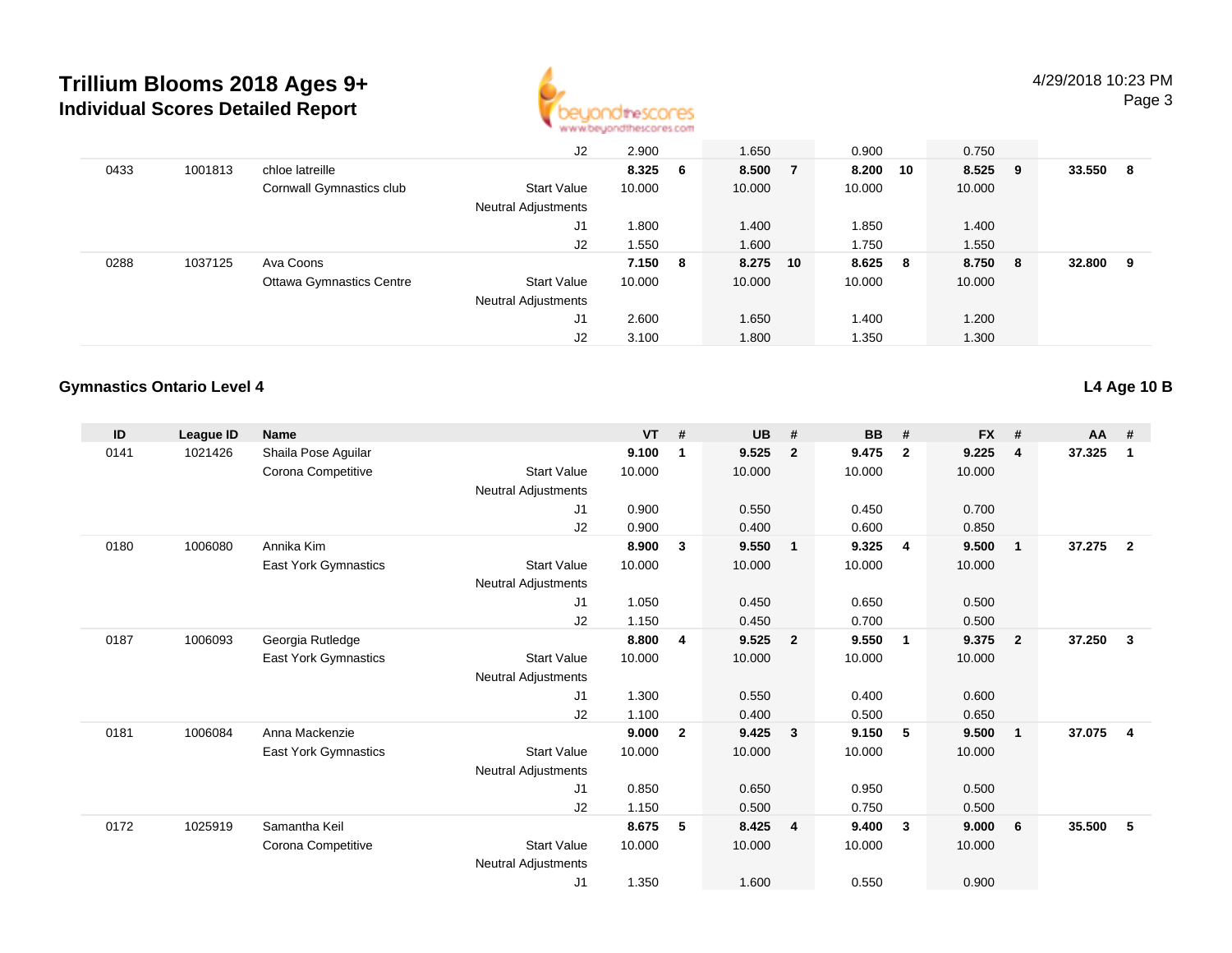

|      |          |                    | J2                         | 1.300  |                | 1.550  |                | 0.650  |                | 1.100  |                         |        |                |
|------|----------|--------------------|----------------------------|--------|----------------|--------|----------------|--------|----------------|--------|-------------------------|--------|----------------|
| 0343 | P4994068 | Olivia Kelford     |                            | 7.975  | 9              | 8.125  | 6              | 9.075  | 6              | 9.100  | $\sqrt{5}$              | 34.275 | 6              |
|      |          | <b>Tumblers</b>    | <b>Start Value</b>         | 10.000 |                | 10.000 |                | 10.000 |                | 10.000 |                         |        |                |
|      |          |                    | Neutral Adjustments        |        |                |        |                |        |                |        |                         |        |                |
|      |          |                    | J1                         | 1.900  |                | 1.950  |                | 1.000  |                | 0.950  |                         |        |                |
|      |          |                    | J2                         | 2.150  |                | 1.800  |                | 0.850  |                | 0.850  |                         |        |                |
| 0259 | 1019649  | Morgan Diotte      |                            | 8.425  | $\overline{7}$ | 7.800  | 8              | 8.625  | 9              | 9.350  | $\overline{\mathbf{3}}$ | 34.200 | $\overline{7}$ |
|      |          | Olympia Gymnastics | <b>Start Value</b>         | 10.000 |                | 10.000 |                | 10.000 |                | 10.000 |                         |        |                |
|      |          |                    | Neutral Adjustments        |        |                |        |                |        |                |        |                         |        |                |
|      |          |                    | J1                         | 1.500  |                | 2.000  |                | 1.350  |                | 0.700  |                         |        |                |
|      |          |                    | J2                         | 1.650  |                | 2.400  |                | 1.400  |                | 0.600  |                         |        |                |
| 0055 | 1014561  | Makayla Patterson  |                            | 8.525  | 6              | 8.400  | 5              | 8.500  | 10             | 8.500  | 8                       | 33.925 | 8              |
|      |          | <b>Brockville</b>  | <b>Start Value</b>         | 10.000 |                | 10.000 |                | 10.000 |                | 10.000 |                         |        |                |
|      |          |                    | Neutral Adjustments        |        |                |        |                |        |                |        |                         |        |                |
|      |          |                    | J1                         | 1.350  |                | 1.500  |                | 1.500  |                | 1.450  |                         |        |                |
|      |          |                    | J2                         | 1.600  |                | 1.700  |                | 1.500  |                | 1.550  |                         |        |                |
| 0053 | 1014534  | Anna Gill          |                            | 8.150  | 8              | 8.125  | 6              | 8.750  | 8              | 8.750  | $\overline{7}$          | 33.775 | 9              |
|      |          | <b>Brockville</b>  | <b>Start Value</b>         | 10.000 |                | 10.000 |                | 10.000 |                | 10.000 |                         |        |                |
|      |          |                    | <b>Neutral Adjustments</b> |        |                |        |                |        |                |        |                         |        |                |
|      |          |                    | J1                         | 2.000  |                | 1.850  |                | 1.200  |                | 1.200  |                         |        |                |
|      |          |                    | J2                         | 1.700  |                | 1.900  |                | 1.300  |                | 1.300  |                         |        |                |
| 0054 | 1014530  | Charlotte Coggan   |                            | 7.325  | 10             | 8.050  | $\overline{7}$ | 8.925  | $\overline{7}$ | 8.475  | $_{9}$                  | 32.775 | 10             |
|      |          | <b>Brockville</b>  | <b>Start Value</b>         | 10.000 |                | 10.000 |                | 10.000 |                | 10.000 |                         |        |                |
|      |          |                    | <b>Neutral Adjustments</b> |        |                |        |                |        |                |        |                         |        |                |
|      |          |                    | J1                         | 2.650  |                | 2.000  |                | 1.000  |                | 1.500  |                         |        |                |
|      |          |                    | J2                         | 2.700  |                | 1.900  |                | 1.150  |                | 1.550  |                         |        |                |

### **Gymnastics Ontario Level 4**

| ID   | League ID | <b>Name</b>                 |                            | <b>VT</b> | # | $UB$ #      | <b>BB</b> | # | $FX$ # |                         | AA     | #                       |
|------|-----------|-----------------------------|----------------------------|-----------|---|-------------|-----------|---|--------|-------------------------|--------|-------------------------|
| 0115 | 1045432   | Soulana Mappin              |                            | 8.725     | 3 | 9.700       | 9.425     |   | 9.400  |                         | 37.250 |                         |
|      |           | <b>Champions Gymnastics</b> | <b>Start Value</b>         | 10.000    |   | 10.000      | 10.000    |   | 10.000 |                         |        |                         |
|      |           |                             | <b>Neutral Adjustments</b> |           |   |             |           |   |        |                         |        |                         |
|      |           |                             | J1                         | 1.300     |   | 0.300       | 0.550     |   | 0.550  |                         |        |                         |
|      |           |                             | J2                         | 1.250     |   | 0.300       | 0.600     |   | 0.650  |                         |        |                         |
| 0174 | 1025921   | Julie Khilko                |                            | 8.775 2   |   | $9.325 \t3$ | 9.300 3   |   | 9.300  | $\overline{\mathbf{2}}$ | 36.700 | $\overline{\mathbf{2}}$ |
|      |           | Corona Competitive          | <b>Start Value</b>         | 10.000    |   | 10.000      | 10.000    |   | 10.000 |                         |        |                         |
|      |           |                             | <b>Neutral Adjustments</b> |           |   |             |           |   |        |                         |        |                         |
|      |           |                             | J1                         | 1.200     |   | 0.650       | 0.600     |   | 0.750  |                         |        |                         |

### **L4 Age 11 A**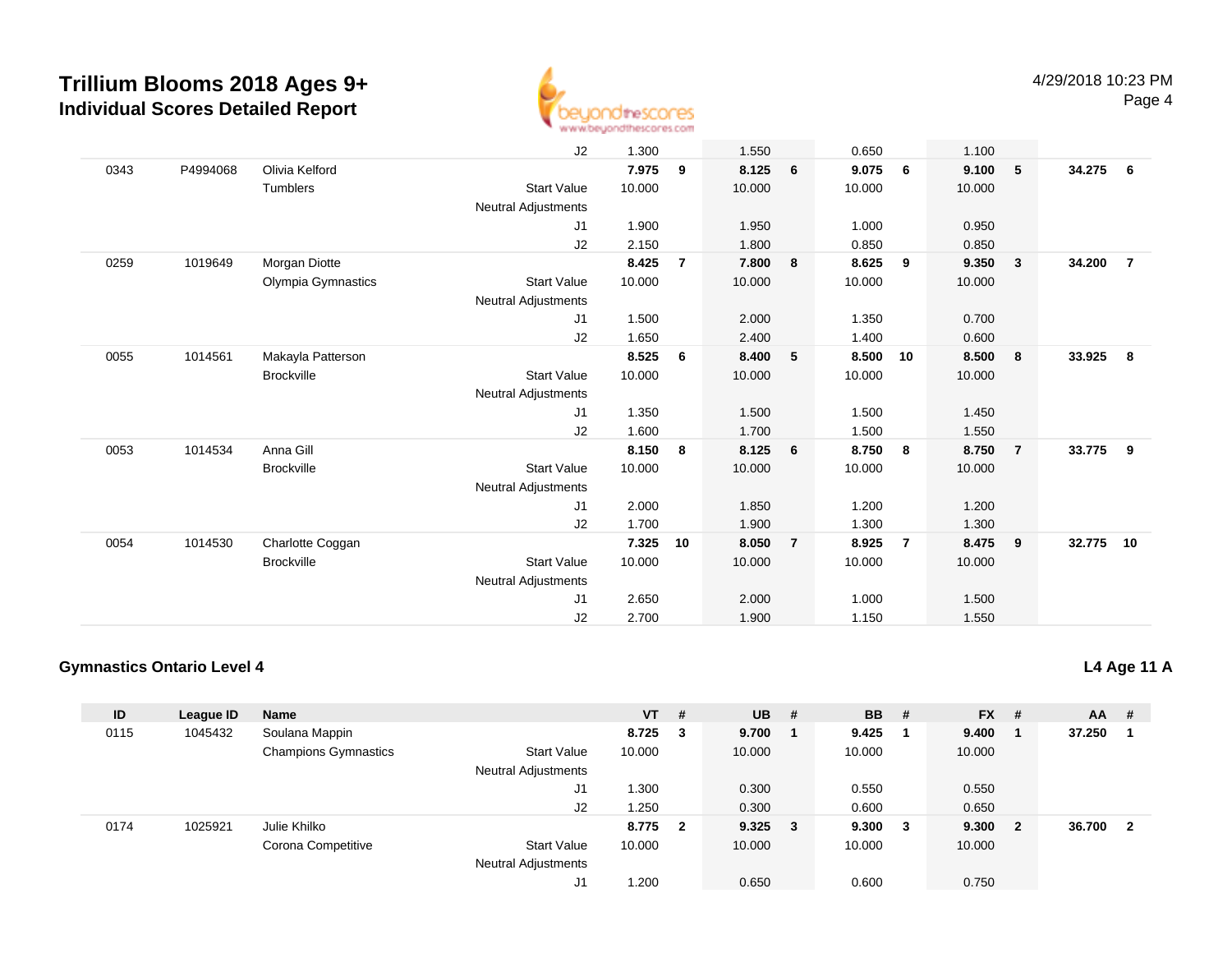

|      |          |                             | J2                         | 1.250  |                | 0.700  |                | 0.800  |                | 0.650  |                |        |                         |
|------|----------|-----------------------------|----------------------------|--------|----------------|--------|----------------|--------|----------------|--------|----------------|--------|-------------------------|
| 0493 | 1019611  | Rosalie Turmel              |                            | 8.800  | $\mathbf{1}$   | 9.350  | $\overline{2}$ | 9.150  | 5              | 9.225  | $\overline{3}$ | 36.525 | $\overline{\mathbf{3}}$ |
|      |          | Tumblers                    | <b>Start Value</b>         | 10.000 |                | 10.000 |                | 10.000 |                | 10.000 |                |        |                         |
|      |          |                             | <b>Neutral Adjustments</b> |        |                |        |                |        |                |        |                |        |                         |
|      |          |                             | J1                         | 1.300  |                | 0.650  |                | 0.800  |                | 0.750  |                |        |                         |
|      |          |                             | J2                         | 1.100  |                | 0.650  |                | 0.900  |                | 0.800  |                |        |                         |
| 0116 | 1045433  | Dorina Boka                 |                            | 8.725  | 3              | 8.700  | 5              | 9.375  | $\overline{2}$ | 9.400  | $\overline{1}$ | 36.200 | $\overline{\mathbf{4}}$ |
|      |          | <b>Champions Gymnastics</b> | <b>Start Value</b>         | 10.000 |                | 10.000 |                | 10.000 |                | 10.000 |                |        |                         |
|      |          |                             | <b>Neutral Adjustments</b> |        |                |        |                |        |                |        |                |        |                         |
|      |          |                             | J1                         | 1.300  |                | 1.200  |                | 0.650  |                | 0.700  |                |        |                         |
|      |          |                             | J2                         | 1.250  |                | 1.400  |                | 0.600  |                | 0.500  |                |        |                         |
| 0173 | 1025920  | <b>Clare Sears</b>          |                            | 8.725  | $\mathbf{3}$   | 9.350  | $\overline{2}$ | 9.150  | 5              | 8.850  | $\overline{7}$ | 36.075 | 5                       |
|      |          | Corona Competitive          | <b>Start Value</b>         | 10.000 |                | 10.000 |                |        |                | 10.000 |                |        |                         |
|      |          |                             | <b>Neutral Adjustments</b> |        |                |        |                | 10.000 |                |        |                |        |                         |
|      |          |                             | J1                         | 1.450  |                | 0.550  |                | 0.900  |                | 1.300  |                |        |                         |
|      |          |                             | J2                         | 1.100  |                | 0.750  |                | 0.800  |                | 1.000  |                |        |                         |
| 0467 | P5058195 | Melina Flemming             |                            | 8.200  | $\overline{7}$ | 9.350  | $\overline{2}$ | 8.450  | $\overline{7}$ | 8.950  | $\sqrt{5}$     | 34.950 | 6                       |
|      |          | Club Les Sittelles          | <b>Start Value</b>         | 10.000 |                | 10.000 |                | 10.000 |                | 10.000 |                |        |                         |
|      |          |                             | <b>Neutral Adjustments</b> |        |                |        |                |        |                |        |                |        |                         |
|      |          |                             | J1                         | 1.700  |                | 0.700  |                | 1.550  |                | 1.050  |                |        |                         |
|      |          |                             | J2                         | 1.900  |                | 0.600  |                |        |                | 1.050  |                |        |                         |
| 0167 | 1023059  | Sophia Koch                 |                            | 8.250  | 6              | 9.225  | $\overline{4}$ | 8.600  | 6              | 8.550  | 8              | 34.625 | $\overline{7}$          |
|      |          | Corona Competitive          | <b>Start Value</b>         | 10.000 |                | 10.000 |                | 10.000 |                | 10.000 |                |        |                         |
|      |          |                             | <b>Neutral Adjustments</b> |        |                |        |                |        |                |        |                |        |                         |
|      |          |                             | J1                         | 1.700  |                | 0.700  |                | 1.400  |                | 1.400  |                |        |                         |
|      |          |                             | J2                         | 1.800  |                | 0.850  |                | 1.400  |                | 1.500  |                |        |                         |
| 0311 | 1046380  | Rylee Warner                |                            | 8.525  | 5              | 8.250  | 6              | 8.225  | 8              | 9.000  | $\overline{4}$ | 34.000 | 8                       |
|      |          | Smiths Falls Gym Stars      | <b>Start Value</b>         | 10.000 |                | 10.000 |                | 10.000 |                | 10.000 |                |        |                         |
|      |          |                             | <b>Neutral Adjustments</b> |        |                |        |                |        |                |        |                |        |                         |
|      |          |                             | J1                         | 1.350  |                | 1.800  |                | 1.800  |                | 0.950  |                |        |                         |
|      |          |                             | J2                         | 1.600  |                | 1.700  |                | 1.750  |                | 1.050  |                |        |                         |
| 0475 | 1039658  | Rosie Radford               |                            | 8.675  | 4              | 8.100  | $\overline{7}$ | 7.725  | 10             | 8.925  | 6              | 33.425 | 9                       |
|      |          | Cayuga Gymnastics Club      | <b>Start Value</b>         | 10.000 |                | 10.000 |                | 10.000 |                | 10.000 |                |        |                         |
|      |          |                             | <b>Neutral Adjustments</b> |        |                |        |                |        |                |        |                |        |                         |
|      |          |                             | J1                         | 1.300  |                | 1.800  |                | 2.300  |                | 1.050  |                |        |                         |
|      |          |                             | J2                         | 1.350  |                | 2.000  |                | 2.250  |                | 1.100  |                |        |                         |
| 0468 | 1049876  | Hailey Putman               |                            | 8.125  | 8              | 7.600  | 9              | 9.200  | 4              | 8.475  | 9              | 33.400 | 10                      |
|      |          | Cayuga Gymnastics Club      | <b>Start Value</b>         | 10.000 |                | 10.000 |                | 10.000 |                | 10.000 |                |        |                         |
|      |          |                             | <b>Neutral Adjustments</b> |        |                |        |                |        |                |        |                |        |                         |
|      |          |                             | J1                         | 1.900  |                | 2.400  |                | 0.850  |                | 1.550  |                |        |                         |
|      |          |                             |                            |        |                |        |                |        |                |        |                |        |                         |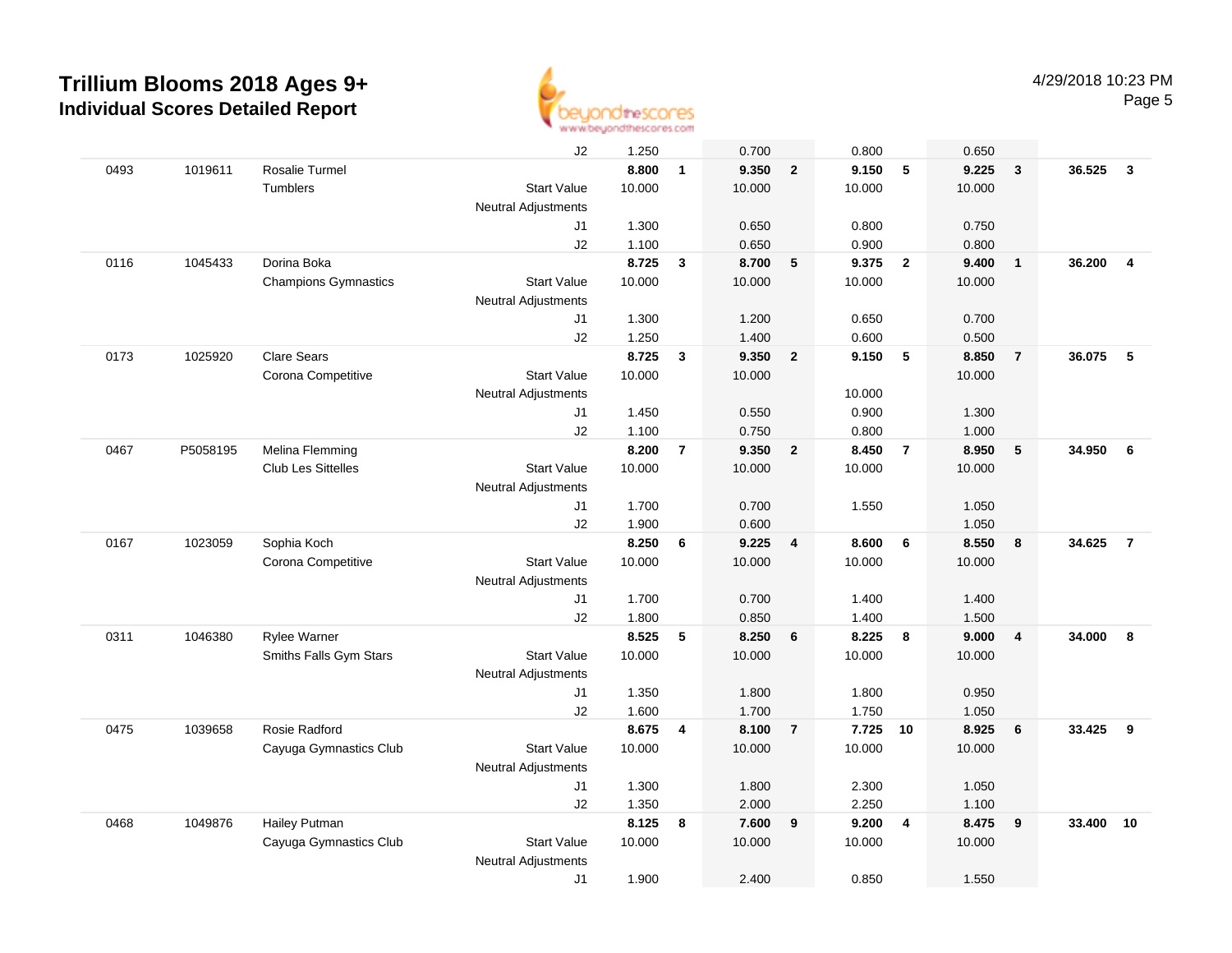

4/29/2018 10:23 PM

Page 6

|      |         |                          | ےں                         | .850   | 2.400  |   | 0.750  |   | .500   |    |        |    |
|------|---------|--------------------------|----------------------------|--------|--------|---|--------|---|--------|----|--------|----|
| 0430 | 1001825 | <b>Presley Crawford</b>  |                            | 8.200  | 7.750  | 8 | 7.850  | 9 | 7.900  | 10 | 31.700 | 11 |
|      |         | Cornwall Gymnastics club | <b>Start Value</b>         | 10.000 | 10.000 |   | 10.000 |   | 10.000 |    |        |    |
|      |         |                          | <b>Neutral Adjustments</b> |        |        |   |        |   |        |    |        |    |
|      |         |                          | J1                         | 1.650  | 2.300  |   | 2.100  |   | 2.150  |    |        |    |
|      |         |                          | J2                         | 1.950  | 2.200  |   | 2.200  |   | 2.050  |    |        |    |

#### **Gymnastics Ontario Level 4**

| ID   | <b>League ID</b> | Name                            |                            | <b>VT</b>      | #              | <b>UB</b>      | #              | <b>BB</b>      | #              | <b>FX</b>      | #              | $AA$ # |                |
|------|------------------|---------------------------------|----------------------------|----------------|----------------|----------------|----------------|----------------|----------------|----------------|----------------|--------|----------------|
| 0182 | 1006095          | Sadie G. Smyth                  |                            | 9.450          | $\mathbf{1}$   | 9.600          | $\mathbf{1}$   | 9.650          | $\mathbf{1}$   | 9.550          | $\overline{1}$ | 38.250 | $\mathbf{1}$   |
|      |                  | East York Gymnastics            | <b>Start Value</b>         | 10.000         |                | 10.000         |                | 10.000         |                | 10.000         |                |        |                |
|      |                  |                                 | <b>Neutral Adjustments</b> |                |                |                |                |                |                |                |                |        |                |
|      |                  |                                 | J1                         | 0.600          |                | 0.450          |                | 0.400          |                | 0.400          |                |        |                |
|      |                  |                                 | J2                         | 0.500          |                | 0.350          |                | 0.300          |                | 0.500          |                |        |                |
| 0356 | P4994111         | <b>Brynn Nowiski</b>            |                            | 8.500          | 9              | 9.475          | $\overline{2}$ | 9.225          | 4              | 9.350          | 3              | 36.550 | $\overline{2}$ |
|      |                  | Tumblers                        | <b>Start Value</b>         | 10.000         |                | 10.000         |                | 10.000         |                | 10.000         |                |        |                |
|      |                  |                                 | <b>Neutral Adjustments</b> |                |                |                |                |                |                |                |                |        |                |
|      |                  |                                 | J1                         | 1.600          |                | 0.500          |                | 0.700          |                | 0.700          |                |        |                |
| 0274 | 1037129          | <b>Millie Drew</b>              | J2                         | 1.400<br>8.925 | $\overline{4}$ | 0.550<br>8.825 | 9              | 0.850<br>9.525 | $\overline{2}$ | 0.600<br>9.075 | 5              | 36.350 | 3              |
|      |                  | <b>Ottawa Gymnastics Centre</b> | <b>Start Value</b>         | 10.000         |                | 10.000         |                | 10.000         |                | 10.000         |                |        |                |
|      |                  |                                 | <b>Neutral Adjustments</b> |                |                |                |                |                |                |                |                |        |                |
|      |                  |                                 | J1                         | 1.100          |                | 1.050          |                | 0.500          |                | 1.000          |                |        |                |
|      |                  |                                 | J2                         | 1.050          |                | 1.300          |                | 0.450          |                | 0.850          |                |        |                |
| 0164 | 1022977          | Abigail Asamoah                 |                            | 8.975          | $\mathbf{3}$   | 9.100          | $\overline{7}$ | 9.050          | - 6            | 9.175          | $\overline{4}$ | 36.300 | $\overline{4}$ |
|      |                  | Corona Competitive              | <b>Start Value</b>         | 10.000         |                | 10.000         |                | 10.000         |                | 10.000         |                |        |                |
|      |                  |                                 | <b>Neutral Adjustments</b> |                |                |                |                |                |                |                |                |        |                |
|      |                  |                                 | J1                         | 1.100          |                | 0.900          |                | 1.000          |                | 0.800          |                |        |                |
|      |                  |                                 | J2                         | 0.950          |                | 0.900          |                | 0.900          |                | 0.850          |                |        |                |
| 0238 | 1019655          | Amelie Rickers                  |                            | 8.650          | 8              | 9.175          | 5              | 8.950          | 8              | 9.375          | $\overline{2}$ | 36.150 | 5              |
|      |                  | Olympia Gymnastics              | <b>Start Value</b>         | 10.000         |                | 10.000         |                | 10.000         |                | 10.000         |                |        |                |
|      |                  |                                 | <b>Neutral Adjustments</b> |                |                |                |                |                |                |                |                |        |                |
|      |                  |                                 | J1                         | 1.350          |                | 0.950          |                | 1.050          |                | 0.600          |                |        |                |
|      |                  |                                 | J2                         | 1.350          |                | 0.700          |                | 1.050          |                | 0.650          |                |        |                |
| 0196 | 1003484          | Claire Allen                    |                            | 9.000          | $\overline{2}$ | 9.400          | $\overline{4}$ | 8.975          | $\overline{7}$ | 8.675          | $\overline{7}$ | 36.050 | 6              |
|      |                  | Loyalist Gymnastics Club        | <b>Start Value</b>         | 10.000         |                | 10.000         |                | 10.000         |                | 10.000         |                |        |                |
|      |                  |                                 | <b>Neutral Adjustments</b> |                |                |                |                |                |                |                |                |        |                |
|      |                  |                                 | J <sub>1</sub>             | 1.000          |                | 0.550          |                | 1.100          |                | 1.350          |                |        |                |

**L4 Age 11 B**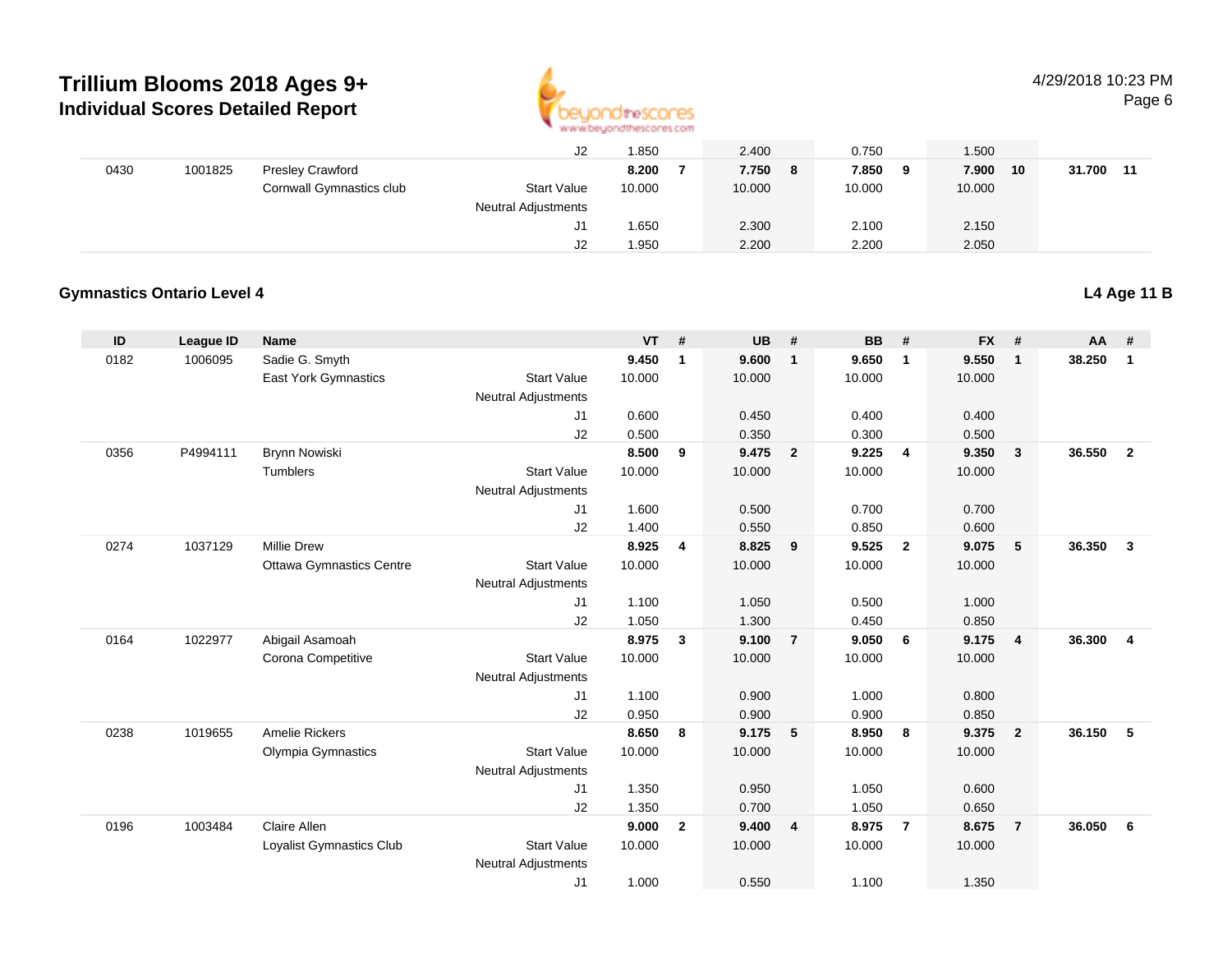

|      |          |                           | J <sub>2</sub>             | 1.000        |                          | 0.650    |              | 0.950  |              | 1.300  |                |        |                |
|------|----------|---------------------------|----------------------------|--------------|--------------------------|----------|--------------|--------|--------------|--------|----------------|--------|----------------|
| 0439 | P5431459 | Genevieve Bertrand-Nadon  |                            | 8.125        | 10                       | 9.425    | $\mathbf{3}$ | 9.250  | $\mathbf{3}$ | 9.175  | $\overline{4}$ | 35.975 | $\overline{7}$ |
|      |          | <b>Club Les Sittelles</b> | <b>Start Value</b>         | 10.000       |                          | 10.000   |              | 10.000 |              | 10.000 |                |        |                |
|      |          |                           | <b>Neutral Adjustments</b> |              |                          |          |              |        |              |        |                |        |                |
|      |          |                           | J1                         | 2.000        |                          | 0.600    |              | 0.750  |              | 0.800  |                |        |                |
|      |          |                           | J2                         | 1.750        |                          | 0.550    |              | 0.750  |              | 0.850  |                |        |                |
| 0313 | 1046354  | Haileigh Brown            |                            | 8.800        | 5                        | 8.625    | 10           | 9.150  | 5            | 9.000  | 6              | 35.575 | 8              |
|      |          | Smiths Falls Gym Stars    | <b>Start Value</b>         | 10.000       |                          | 10.000   |              | 10.000 |              | 10.000 |                |        |                |
|      |          |                           | Neutral Adjustments        |              |                          |          |              |        |              |        |                |        |                |
|      |          |                           | J1                         | 1.350        |                          | 1.300    |              | 0.900  |              | 1.100  |                |        |                |
|      |          |                           | J2                         | 1.050        |                          | 1.450    |              | 0.800  |              | 0.900  |                |        |                |
| 0052 | 1026215  | Anne Ramirez              |                            | 8.675        | $\overline{7}$           | 9.125    | 6            | 8.825  | 10           | 8.550  | 8              | 35.175 | - 9            |
|      |          | <b>Brockville</b>         | <b>Start Value</b>         | 10.000       |                          | 10.000   |              | 10.000 |              | 10.000 |                |        |                |
|      |          |                           | Neutral Adjustments        |              |                          |          |              |        |              |        |                |        |                |
|      |          |                           | J1                         | 1.450        |                          | 0.850    |              | 1.200  |              | 1.450  |                |        |                |
|      |          |                           | J2                         | 1.200        |                          | 0.900    |              | 1.150  |              | 1.450  |                |        |                |
| 0425 | 1001812  | Victoria Lalonde          |                            | 8.700        | 6                        | 8.900    | 8            | 8.300  | 11           | 8.500  | 9              | 34.400 | 10             |
|      |          | Cornwall Gymnastics club  | <b>Start Value</b>         | 10.000       |                          | 10.000   |              | 10.000 |              | 10.000 |                |        |                |
|      |          |                           | <b>Neutral Adjustments</b> |              |                          |          |              |        |              |        |                |        |                |
|      |          |                           | J1                         | 1.200        |                          | 1.000    |              | 1.750  |              | 1.450  |                |        |                |
|      |          |                           | J2                         | 1.400        |                          | 1.200    |              | 1.650  |              | 1.550  |                |        |                |
| 0051 | 1026073  | Carley Kunkel             |                            | <b>X.XXX</b> | $\overline{\phantom{a}}$ | 7.250 11 |              | 8.925  | 9            | 7.850  | 10             | 24.025 | $-11$          |
|      |          | <b>Brockville</b>         | <b>Start Value</b>         |              |                          | 10.000   |              | 10.000 |              | 10.000 |                |        |                |
|      |          |                           | Neutral Adjustments        |              |                          |          |              |        |              |        |                |        |                |
|      |          |                           | J <sub>1</sub>             |              |                          | 2.900    |              | 1.150  |              | 2.000  |                |        |                |
|      |          |                           | J2                         |              |                          | 2.600    |              | 1.000  |              | 2.300  |                |        |                |

### **Gymnastics Ontario Level 4**

| ID   | League ID | <b>Name</b>                     |                            | VT.    | #            | $UB$ #    | <b>BB</b> # |        | $FX$ # |                         | AA     | #                       |
|------|-----------|---------------------------------|----------------------------|--------|--------------|-----------|-------------|--------|--------|-------------------------|--------|-------------------------|
| 0118 | 1045434   | Zoey Martin                     |                            | 8.950  |              | $9.175$ 4 | 9.175       | $_{3}$ | 9.350  | $\overline{\mathbf{2}}$ | 36.650 |                         |
|      |           | <b>Champions Gymnastics</b>     | <b>Start Value</b>         | 10.000 |              | 10.000    | 10.000      |        | 10.000 |                         |        |                         |
|      |           |                                 | <b>Neutral Adjustments</b> |        |              |           |             |        |        |                         |        |                         |
|      |           |                                 | J1                         | 1.100  |              | 0.900     | 0.850       |        | 0.550  |                         |        |                         |
|      |           |                                 | J2                         | 1.000  |              | 0.750     | 0.800       |        | 0.750  |                         |        |                         |
| 0275 | 1037150   | Kiera Vered                     |                            | 8.800  | $\mathbf{2}$ | 9.450     | 8.775 8     |        | 9.375  |                         | 36.400 | $\overline{\mathbf{2}}$ |
|      |           | <b>Ottawa Gymnastics Centre</b> | <b>Start Value</b>         | 10.000 |              | 10.000    | 10.000      |        | 10.000 |                         |        |                         |
|      |           |                                 | <b>Neutral Adjustments</b> |        |              |           | $-0.100$    |        |        |                         |        |                         |
|      |           |                                 | J1                         | 1.200  |              | 0.600     | 1.100       |        | 0.600  |                         |        |                         |

### **L4 Age 12 A**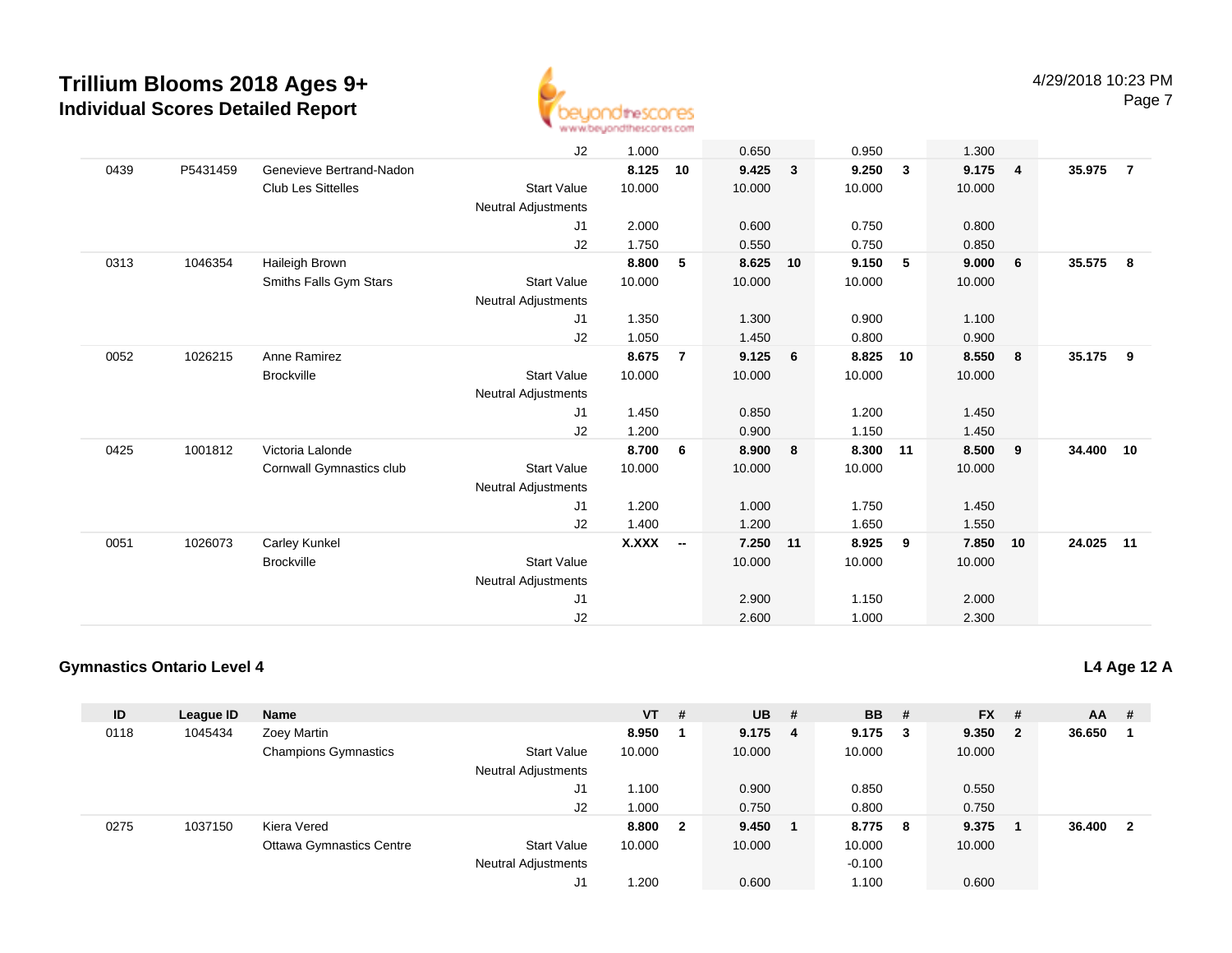

|      |          |                                 | J2                         | 1.200  |                | 0.500  |                | 1.150    |                         | 0.650  |                         |        |                         |
|------|----------|---------------------------------|----------------------------|--------|----------------|--------|----------------|----------|-------------------------|--------|-------------------------|--------|-------------------------|
| 0278 | 1037132  | Leah Greenberg                  |                            | 8.400  | 9              | 9.225  | $\overline{3}$ | 9.250    | $\overline{2}$          | 9.375  | $\overline{1}$          | 36.250 | $\mathbf{3}$            |
|      |          | <b>Ottawa Gymnastics Centre</b> | <b>Start Value</b>         | 10.000 |                | 10.000 |                | 10.000   |                         | 10.000 |                         |        |                         |
|      |          |                                 | Neutral Adjustments        |        |                |        |                |          |                         |        |                         |        |                         |
|      |          |                                 | J <sub>1</sub>             | 1.700  |                | 0.900  |                | 0.700    |                         | 0.550  |                         |        |                         |
|      |          |                                 | J2                         | 1.500  |                | 0.650  |                | 0.800    |                         | 0.700  |                         |        |                         |
| 0165 | 1023048  | Lia Tetzner                     |                            | 8.650  | 5              | 9.050  | 5              | 9.150    | $\overline{4}$          | 9.075  | $\overline{4}$          | 35.925 | $\overline{\mathbf{4}}$ |
|      |          | Corona Competitive              | <b>Start Value</b>         | 10.000 |                | 10.000 |                | 10.000   |                         | 10.000 |                         |        |                         |
|      |          |                                 | <b>Neutral Adjustments</b> |        |                |        |                |          |                         |        |                         |        |                         |
|      |          |                                 | J1                         | 1.350  |                | 1.050  |                | 0.800    |                         | 0.850  |                         |        |                         |
|      |          |                                 | J2                         | 1.350  |                | 0.850  |                | 0.900    |                         | 1.000  |                         |        |                         |
| 0011 | 1026141  | Raquel Estepa                   |                            | 8.525  | $\overline{7}$ | 8.975  | 6              | 9.025    | 5                       | 8.900  | 5                       | 35.425 | 5                       |
|      |          | <b>Adrenaline Gymnastics</b>    | <b>Start Value</b>         | 10.000 |                | 10.000 |                | 10.000   |                         | 10.000 |                         |        |                         |
|      |          |                                 | <b>Neutral Adjustments</b> |        |                |        |                |          |                         |        |                         |        |                         |
|      |          |                                 | J1                         | 1.400  |                | 0.950  |                | 0.900    |                         | 1.150  |                         |        |                         |
|      |          |                                 | J <sub>2</sub>             | 1.550  |                | 1.100  |                | 1.050    |                         | 1.050  |                         |        |                         |
| 0499 | 1021300  | Rosa Maalouf                    |                            | 8.675  | 4              | 9.400  | $\overline{2}$ | 8.800    | $\overline{7}$          | 8.550  | 6                       | 35.425 | 5                       |
|      |          | Corona Competitive              | <b>Start Value</b>         | 10.000 |                | 10.000 |                | 10.000   |                         | 10.000 |                         |        |                         |
|      |          |                                 | <b>Neutral Adjustments</b> |        |                |        |                |          |                         |        |                         |        |                         |
|      |          |                                 | J <sub>1</sub>             | 1.300  |                | 0.550  |                | 1.150    |                         | 1.450  |                         |        |                         |
|      |          |                                 | J2                         | 1.350  |                | 0.650  |                | 1.250    |                         | 1.450  |                         |        |                         |
| 0350 | P4993991 | Elise Coulombe                  |                            | 8.450  | 8              | 8.750  | $\overline{7}$ | 8.950    | $6\phantom{1}6$         | 9.100  | $\overline{\mathbf{3}}$ | 35.250 | 6                       |
|      |          | <b>Tumblers</b>                 | <b>Start Value</b>         | 10.000 |                | 10.000 |                | 10.000   |                         | 10.000 |                         |        |                         |
|      |          |                                 | <b>Neutral Adjustments</b> |        |                |        |                |          |                         |        |                         |        |                         |
|      |          |                                 | J1                         | 1.700  |                | 1.200  |                | 1.000    |                         | 1.000  |                         |        |                         |
|      |          |                                 | J2                         | 1.400  |                | 1.300  |                | 1.100    |                         | 0.800  |                         |        |                         |
| 0209 | 1003693  | Nicole Parsons                  |                            | 8.550  | 6              | 8.700  | 8              | 9.425    | $\overline{1}$          | 8.525  | $\overline{7}$          | 35.200 | $\overline{7}$          |
|      |          | Loyalist Gymnastics Club        | <b>Start Value</b>         | 10.000 |                | 10.000 |                | 10.000   |                         | 10.000 |                         |        |                         |
|      |          |                                 | <b>Neutral Adjustments</b> |        |                |        |                |          |                         |        |                         |        |                         |
|      |          |                                 | J1                         | 1.400  |                | 1.300  |                | 0.550    |                         | 1.600  |                         |        |                         |
|      |          |                                 | J2                         | 1.500  |                | 1.300  |                | 0.600    |                         | 1.350  |                         |        |                         |
| 0234 | 1019626  | Nadia Higuchi                   |                            | 8.700  | 3              | 8.675  | 9              | 8.075    | $\overline{\mathbf{9}}$ | 9.375  | $\overline{\mathbf{1}}$ | 34.825 | 8                       |
|      |          | Olympia Gymnastics              | <b>Start Value</b>         | 10.000 |                | 10.000 |                | 10.000   |                         | 10.000 |                         |        |                         |
|      |          |                                 | Neutral Adjustments        |        |                |        |                | $-0.100$ |                         |        |                         |        |                         |
|      |          |                                 | J <sub>1</sub>             | 1.300  |                | 1.250  |                | 1.900    |                         | 0.750  |                         |        |                         |
|      |          |                                 | J2                         | 1.300  |                | 1.400  |                | 1.750    |                         | 0.500  |                         |        |                         |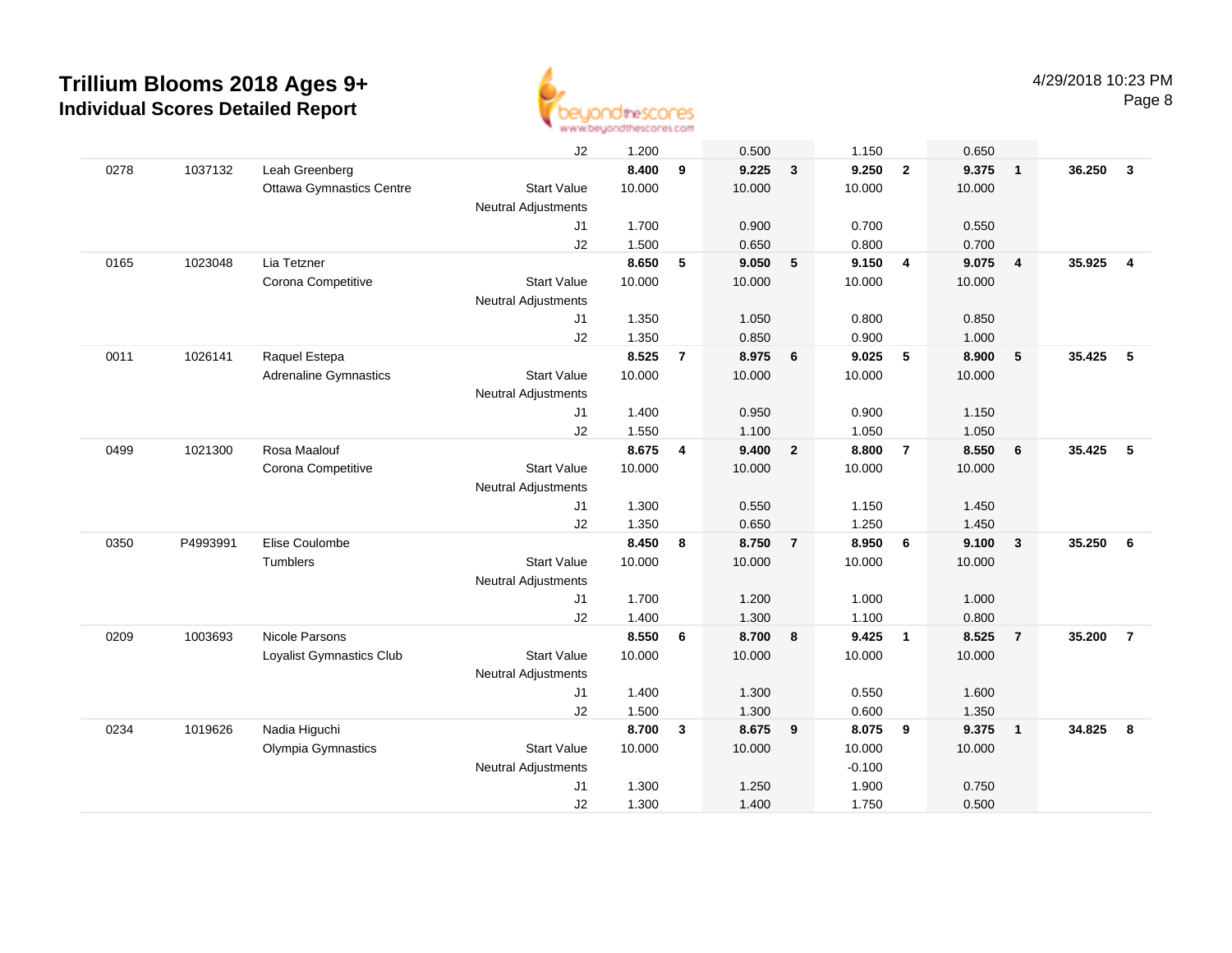

#### **Gymnastics Ontario Level 4**

|  | L4 Age 12 B |
|--|-------------|
|--|-------------|

| ID   | <b>League ID</b> | Name                        |                            | VT             | #              | <b>UB</b>      | #                       | <b>BB</b>      | #              | <b>FX</b>      | #              | <b>AA</b> | #                       |
|------|------------------|-----------------------------|----------------------------|----------------|----------------|----------------|-------------------------|----------------|----------------|----------------|----------------|-----------|-------------------------|
| 0374 | 1030796          | <b>Rilynn Williams</b>      |                            | 8.975          | $\overline{2}$ | 9.400          | $\mathbf{3}$            | 9.250          | 3              | 9.225          | 3              | 36.850    | $\mathbf{1}$            |
|      |                  | <b>Trillium GC</b>          | <b>Start Value</b>         | 10.000         |                | 10.000         |                         | 10.000         |                | 10.000         |                |           |                         |
|      |                  |                             | <b>Neutral Adjustments</b> |                |                |                |                         |                |                |                |                |           |                         |
|      |                  |                             | J1                         | 1.050          |                | 0.650          |                         | 0.800          |                | 0.750          |                |           |                         |
|      |                  |                             | J2                         | 1.000          |                | 0.550          |                         | 0.700          |                | 0.800          |                |           |                         |
| 0120 | 1045436          | Cassie Thomas               |                            | 9.025          | $\mathbf{1}$   | 9.000          | $\overline{4}$          | 9.225          | $\overline{4}$ | 9.400          | $\overline{2}$ | 36.650    | $\overline{2}$          |
|      |                  | <b>Champions Gymnastics</b> | <b>Start Value</b>         | 10.000         |                | 10.000         |                         | 10.000         |                | 10.000         |                |           |                         |
|      |                  |                             | <b>Neutral Adjustments</b> |                |                |                |                         |                |                |                |                |           |                         |
|      |                  |                             | J1                         | 0.950          |                | 1.000          |                         | 0.750          |                | 0.550          |                |           |                         |
|      |                  |                             | J2                         | 1.000          |                | 1.000          |                         | 0.800          |                | 0.650          |                |           |                         |
| 0183 | 1006089          | <b>Catherine Mirvish</b>    |                            | 8.800          | $\mathbf{3}$   | 9.600          | $\overline{1}$          | 9.375          | $\overline{2}$ | 8.650          | $\overline{7}$ | 36.425    | $\overline{\mathbf{3}}$ |
|      |                  | <b>East York Gymnastics</b> | <b>Start Value</b>         | 10.000         |                | 10.000         |                         | 10.000         |                | 10.000         |                |           |                         |
|      |                  |                             | <b>Neutral Adjustments</b> |                |                |                |                         |                |                |                |                |           |                         |
|      |                  |                             | J1<br>J2                   | 1.200<br>1.200 |                | 0.400<br>0.400 |                         | 0.550<br>0.700 |                | 1.300<br>1.400 |                |           |                         |
| 0233 | 1019618          | Alexa Marchetti             |                            | 8.675          | 5              | 8.750          | 5                       | 9.525          | $\overline{1}$ | 9.475          | $\mathbf{1}$   | 36.425    | $\overline{\mathbf{3}}$ |
|      |                  | Olympia Gymnastics          | <b>Start Value</b>         | 10.000         |                | 10.000         |                         | 10.000         |                | 10.000         |                |           |                         |
|      |                  |                             | <b>Neutral Adjustments</b> |                |                |                |                         |                |                | $-0.100$       |                |           |                         |
|      |                  |                             | J1                         | 1.200          |                | 1.200          |                         | 0.500          |                | 0.450          |                |           |                         |
|      |                  |                             | J2                         | 1.450          |                | 1.300          |                         | 0.450          |                | 0.400          |                |           |                         |
| 0421 | 1030761          | Marnie Evans                |                            | 8.775          | $\overline{4}$ | 9.525          | $\overline{\mathbf{2}}$ | 8.350          | 8              | 8.950          | $\overline{4}$ | 35.600    | $\overline{4}$          |
|      |                  | Trillium GC                 | <b>Start Value</b>         | 10.000         |                | 10.000         |                         | 10.000         |                | 10.000         |                |           |                         |
|      |                  |                             | <b>Neutral Adjustments</b> |                |                |                |                         |                |                |                |                |           |                         |
|      |                  |                             | J1                         | 1.250          |                | 0.500          |                         | 1.600          |                | 1.000          |                |           |                         |
|      |                  |                             | J2                         | 1.200          |                | 0.450          |                         | 1.700          |                | 1.100          |                |           |                         |
| 0352 | P4994050         | Alexandra Graham            |                            | 8.525          | 6              | 8.300          | 6                       | 9.000          | 5              | 8.700          | 6              | 34.525    | 5                       |
|      |                  | Tumblers                    | <b>Start Value</b>         | 10.000         |                | 10.000         |                         | 10.000         |                | 10.000         |                |           |                         |
|      |                  |                             | <b>Neutral Adjustments</b> |                |                |                |                         |                |                |                |                |           |                         |
|      |                  |                             | J1                         | 1.400          |                | 1.600          |                         | 1.050          |                | 1.400          |                |           |                         |
|      |                  |                             | J2                         | 1.550          |                | 1.800          |                         | 0.950          |                | 1.200          |                |           |                         |
| 0446 | P2085924         | Julia Jamieson              |                            | 8.500          | $\overline{7}$ | 8.200          | $\overline{7}$          | 8.650          | $\overline{7}$ | 8.925          | 5              | 34.275    | 6                       |
|      |                  | Club Les Sittelles          | <b>Start Value</b>         | 10.000         |                | 10.000         |                         | 10.000         |                | 10.000         |                |           |                         |
|      |                  |                             | <b>Neutral Adjustments</b> |                |                |                |                         |                |                |                |                |           |                         |
|      |                  |                             | J1                         | 1.600          |                | 1.700          |                         | 1.400          |                | 1.100          |                |           |                         |
|      |                  |                             | J2                         | 1.400          |                | 1.900          |                         | 1.300          |                | 1.050          |                |           |                         |
| 0071 | 1049874          | Jordyn Barless              |                            | 8.025          | 9              | 7.625          | 8                       | 8.900          | 6              | 8.325          | 9              | 32.875    | $\overline{7}$          |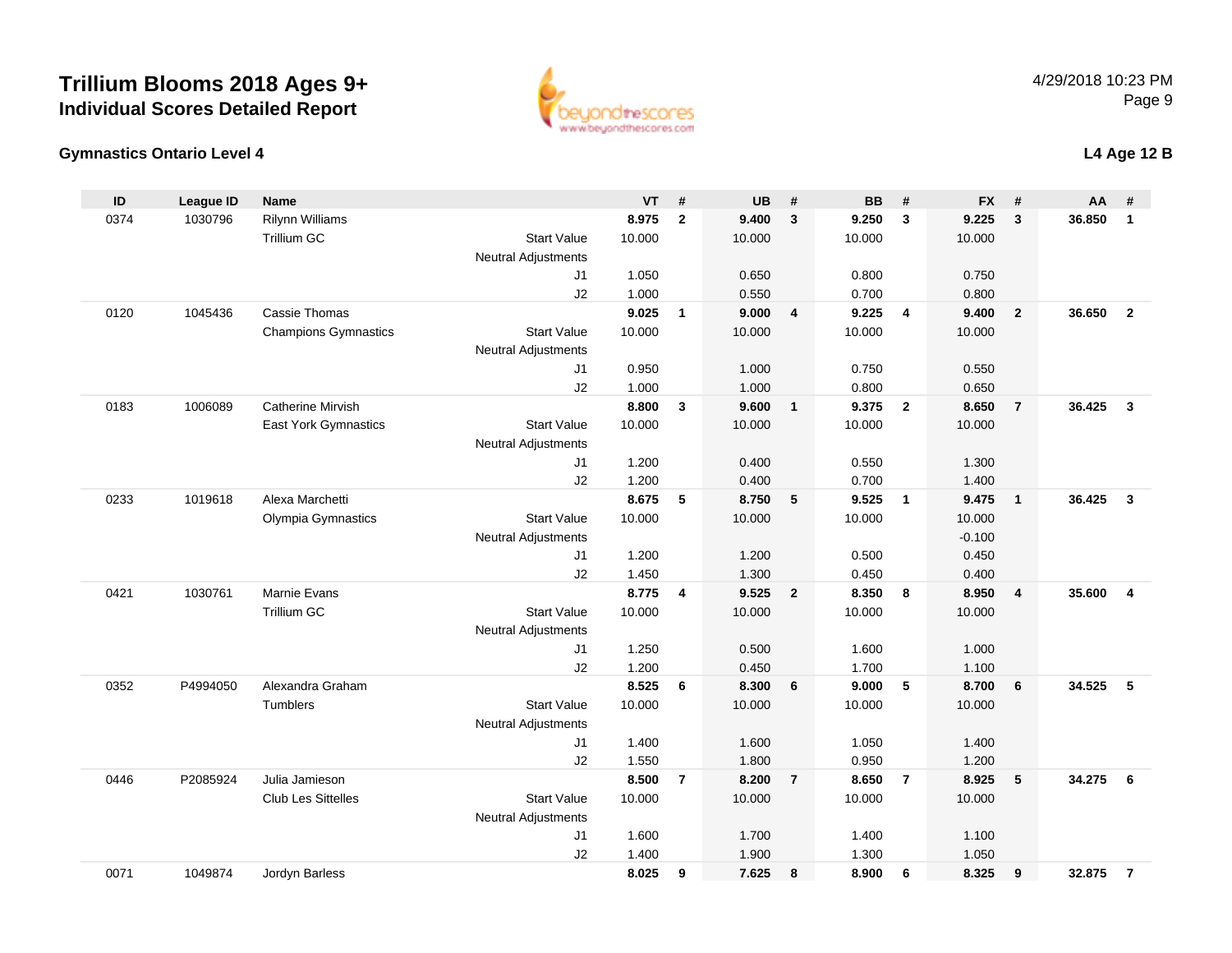

4/29/2018 10:23 PM

Page 10

|      |         | Cayuga Gymnastics Club | <b>Start Value</b><br><b>Neutral Adjustments</b> | 10.000 |   | 10.000  | 10.000   |     | 10.000 |     |        |     |
|------|---------|------------------------|--------------------------------------------------|--------|---|---------|----------|-----|--------|-----|--------|-----|
|      |         |                        | J1                                               | 2.000  |   | 2.450   | 1.150    |     | 1.650  |     |        |     |
|      |         |                        | J2                                               | 1.950  |   | 2.300   | 1.050    |     | 1.700  |     |        |     |
| 0056 | 1014548 | Mia McGovern           |                                                  | 8.375  | 8 | 7.200 9 | 7.950    | - 9 | 8.425  | - 8 | 31.950 | - 8 |
|      |         | <b>Brockville</b>      | <b>Start Value</b>                               | 10.000 |   | 10.000  | 10.000   |     | 10.000 |     |        |     |
|      |         |                        | <b>Neutral Adjustments</b>                       |        |   |         | $-0.100$ |     |        |     |        |     |
|      |         |                        | J1                                               | .600   |   | 3.000   | 1.850    |     | 1.700  |     |        |     |
|      |         |                        | J2                                               | 1.650  |   | 2.600   | 2.050    |     | 1.450  |     |        |     |

#### **Gymnastics Ontario Level 4**

| ID   | League ID | <b>Name</b>                 |                            | <b>VT</b> | #              | <b>UB</b> | #              | <b>BB</b> | #              | <b>FX</b> | #              | $AA$ # |                |
|------|-----------|-----------------------------|----------------------------|-----------|----------------|-----------|----------------|-----------|----------------|-----------|----------------|--------|----------------|
| 0208 | 1003523   | McKenzie Brodeur            |                            | 9.125     | 3              | 9.375     | 5              | 9.400     | $\mathbf 1$    | 9.650     | $\mathbf 1$    | 37.550 | 1              |
|      |           | Loyalist Gymnastics Club    | <b>Start Value</b>         | 10.000    |                | 10.000    |                | 10.000    |                | 10.000    |                |        |                |
|      |           |                             | Neutral Adjustments        |           |                |           |                |           |                |           |                |        |                |
|      |           |                             | J1                         | 0.900     |                | 0.600     |                | 0.600     |                | 0.350     |                |        |                |
|      |           |                             | J2                         | 0.850     |                | 0.650     |                | 0.600     |                | 0.350     |                |        |                |
| 0142 | 1022881   | Zayra Pose Aguilar          |                            | 9.075     | $\overline{4}$ | 9.700     | $\overline{1}$ | 9.375     | $\overline{2}$ | 9.300     | $\mathbf{3}$   | 37.450 | $\overline{2}$ |
|      |           | Corona Competitive          | <b>Start Value</b>         | 10.000    |                | 10.000    |                | 10.000    |                | 10.000    |                |        |                |
|      |           |                             | <b>Neutral Adjustments</b> |           |                |           |                |           |                |           |                |        |                |
|      |           |                             | J1                         | 1.050     |                | 0.300     |                | 0.550     |                | 0.700     |                |        |                |
|      |           |                             | J2                         | 0.800     |                | 0.300     |                | 0.700     |                | 0.700     |                |        |                |
| 0184 | 1006077   | Anya Gibbs                  |                            | 9.325     | 1              | 9.650     | $\mathbf{3}$   | 8.675     | 9              | 9.600     | $\overline{2}$ | 37.250 | $\mathbf{3}$   |
|      |           | <b>East York Gymnastics</b> | <b>Start Value</b>         | 10.000    |                | 10.000    |                | 10.000    |                | 10.000    |                |        |                |
|      |           |                             | <b>Neutral Adjustments</b> |           |                |           |                |           |                |           |                |        |                |
|      |           |                             | J1                         | 0.750     |                | 0.400     |                | 1.400     |                | 0.400     |                |        |                |
|      |           |                             | J2                         | 0.600     |                | 0.300     |                | 1.250     |                | 0.400     |                |        |                |
| 0117 | 1045428   | <b>Martina Rutherford</b>   |                            | 9.300     | $\overline{2}$ | 9.600     | $\overline{4}$ | 9.200     | $\overline{4}$ | 9.125     | 5              | 37.225 | $\overline{4}$ |
|      |           | <b>Champions Gymnastics</b> | <b>Start Value</b>         | 10.000    |                | 10.000    |                | 10.000    |                | 10.000    |                |        |                |
|      |           |                             | <b>Neutral Adjustments</b> |           |                |           |                |           |                |           |                |        |                |
|      |           |                             | J1                         | 0.750     |                | 0.400     |                | 0.800     |                | 1.000     |                |        |                |
|      |           |                             | J2                         | 0.650     |                | 0.400     |                | 0.800     |                | 0.750     |                |        |                |
| 0121 | 1045430   | Paige Rutherford            |                            | 8.850     | $\overline{7}$ | 9.675     | $\overline{2}$ | 9.375     | $\overline{2}$ | 8.775     | 9              | 36.675 | 5              |
|      |           | <b>Champions Gymnastics</b> | <b>Start Value</b>         | 10.000    |                | 10.000    |                | 10.000    |                | 10.000    |                |        |                |
|      |           |                             | <b>Neutral Adjustments</b> |           |                |           |                |           |                |           |                |        |                |
|      |           |                             | J <sub>1</sub>             | 1.050     |                | 0.250     |                | 0.600     |                | 1.150     |                |        |                |
|      |           |                             | J2                         | 1.250     |                | 0.400     |                | 0.650     |                | 1.300     |                |        |                |
| 0195 | 1029633   | Ava Benn                    |                            | 8.900     | 5              | 9.375     | 5              | 8.850     | -7             | 9.025     | $\overline{7}$ | 36.150 | 6              |

**L4 Age 13 A**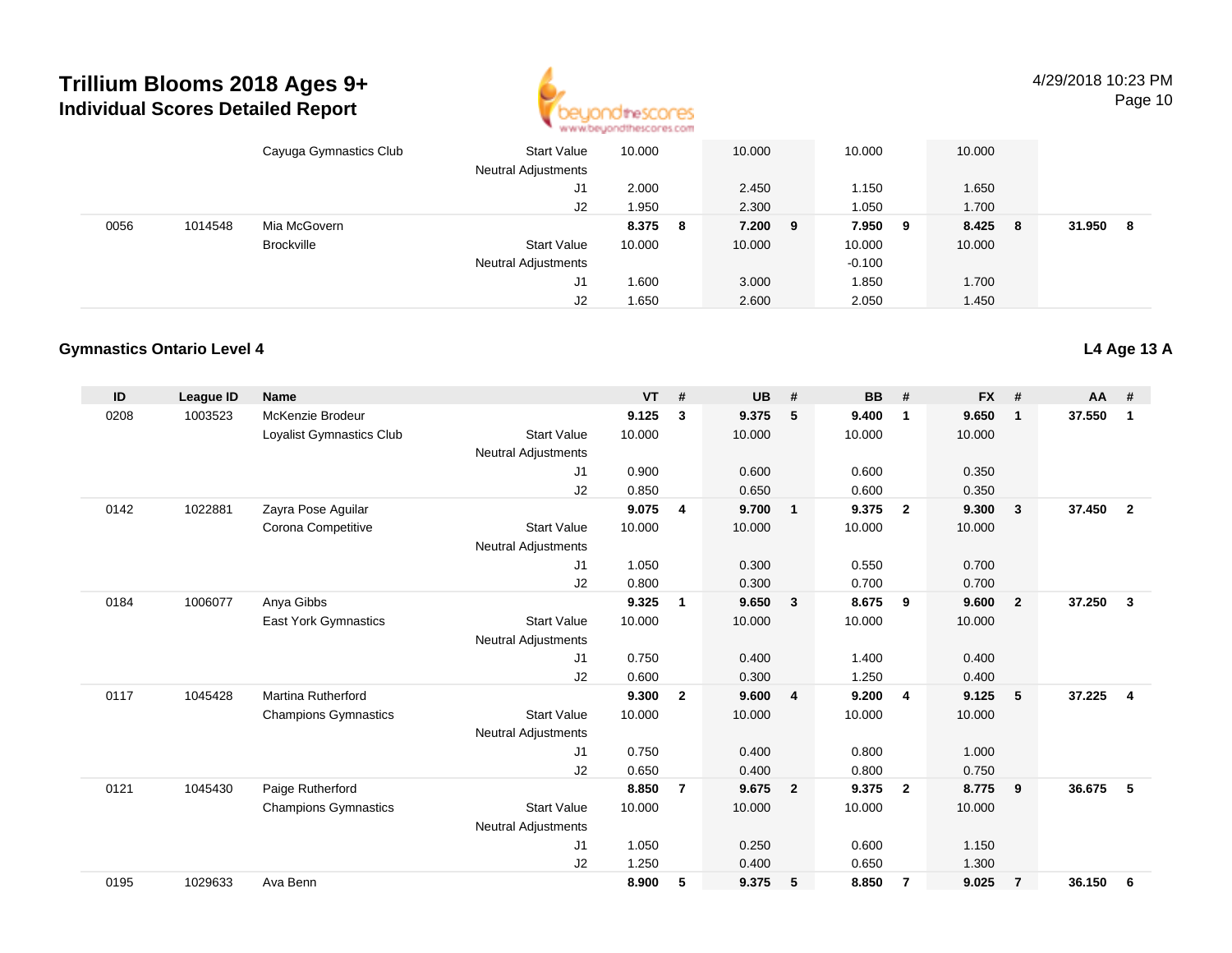

Page 11

|      |          | Loyalist Gymnastics Club | <b>Start Value</b>         | 10.000 |    | 10.000 |                | 10.000 |              | 10.000 |                |           |                         |
|------|----------|--------------------------|----------------------------|--------|----|--------|----------------|--------|--------------|--------|----------------|-----------|-------------------------|
|      |          |                          | <b>Neutral Adjustments</b> |        |    |        |                |        |              |        |                |           |                         |
|      |          |                          | J1                         | 1.100  |    | 0.650  |                | 1.200  |              | 1.050  |                |           |                         |
|      |          |                          | J2                         | 1.100  |    | 0.600  |                | 1.100  |              | 0.900  |                |           |                         |
| 0358 | P343705  | <b>Taiha Papatens</b>    |                            | 8.625  | 9  | 8.900  | 8              | 9.300  | $\mathbf{3}$ | 9.150  | $\overline{4}$ | 35.975    | $\overline{7}$          |
|      |          | <b>Tumblers</b>          | <b>Start Value</b>         | 10.000 |    | 10.000 |                | 10.000 |              | 10.000 |                |           |                         |
|      |          |                          | <b>Neutral Adjustments</b> |        |    |        |                |        |              |        |                |           |                         |
|      |          |                          | J1                         | 1.250  |    | 1.050  |                | 0.600  |              | 0.800  |                |           |                         |
|      |          |                          | J2                         | 1.500  |    | 1.150  |                | 0.800  |              | 0.900  |                |           |                         |
| 0345 | P4994086 | Kaelyn MacIsaac          |                            | 8.500  | 10 | 9.350  | 6              | 8.875  | 6            | 9.100  | 6              | 35.825    | $\overline{\mathbf{8}}$ |
|      |          | Tumblers                 | <b>Start Value</b>         | 10.000 |    | 10.000 |                | 10.000 |              | 10.000 |                |           |                         |
|      |          |                          | <b>Neutral Adjustments</b> |        |    |        |                |        |              |        |                |           |                         |
|      |          |                          | J <sub>1</sub>             | 1.500  |    | 0.650  |                | 1.200  |              | 0.800  |                |           |                         |
|      |          |                          | J2                         | 1.500  |    | 0.650  |                | 1.050  |              | 1.000  |                |           |                         |
| 0323 | 1046372  | Keira MacMullin          |                            | 8.875  | 6  | 8.550  | 10             | 9.150  | 5            | 9.100  | 6              | 35.675 9  |                         |
|      |          | Smiths Falls Gym Stars   | <b>Start Value</b>         | 10.000 |    | 10.000 |                | 10.000 |              | 10.000 |                |           |                         |
|      |          |                          | <b>Neutral Adjustments</b> |        |    |        |                |        |              |        |                |           |                         |
|      |          |                          | J1                         | 1.100  |    | 1.500  |                | 0.900  |              | 0.900  |                |           |                         |
|      |          |                          | J2                         | 1.150  |    | 1.400  |                | 0.800  |              | 0.900  |                |           |                         |
| 0228 | 1019612  | Sophie Gower             |                            | 8.225  | 11 | 9.075  | $\overline{7}$ | 9.150  | 5            | 9.025  | $\overline{7}$ | 35.475 10 |                         |
|      |          | Olympia Gymnastics       | <b>Start Value</b>         | 10.000 |    | 10.000 |                | 10.000 |              | 10.000 |                |           |                         |
|      |          |                          | <b>Neutral Adjustments</b> |        |    |        |                |        |              |        |                |           |                         |
|      |          |                          | J1                         | 1.850  |    | 1.000  |                | 0.850  |              | 0.900  |                |           |                         |
|      |          |                          | J2                         | 1.700  |    | 0.850  |                | 0.850  |              | 1.050  |                |           |                         |
| 0432 | 1001816  | Keaton MacDonald         |                            | 8.650  | 8  | 8.675  | 9              | 8.700  | 8            | 9.000  | 8              | 35.025 11 |                         |
|      |          | Cornwall Gymnastics club | <b>Start Value</b>         | 10.000 |    | 10.000 |                | 10.000 |              | 10.000 |                |           |                         |
|      |          |                          | <b>Neutral Adjustments</b> |        |    |        |                |        |              |        |                |           |                         |
|      |          |                          | J <sub>1</sub>             | 1.400  |    | 1.300  |                | 1.350  |              | 1.000  |                |           |                         |
|      |          |                          | J2                         | 1.300  |    | 1.350  |                | 1.250  |              | 1.000  |                |           |                         |
|      |          |                          |                            |        |    |        |                |        |              |        |                |           |                         |

#### **Gymnastics Ontario Level 4**

**L4 Age 13 B**

| ID   | League ID | <b>Name</b>    |                            | <b>VT</b> | # | UB.    | # | <b>BB</b> | - # | $FX$ # | <b>AA</b> | - #                     |
|------|-----------|----------------|----------------------------|-----------|---|--------|---|-----------|-----|--------|-----------|-------------------------|
| 0420 | 1030756   | Norah Crighton |                            | 9.000     |   | 9.725  |   | 9.075     |     | 9.425  | 37.225    |                         |
|      |           | Trillium GC    | <b>Start Value</b>         | 10.000    |   | 10.000 |   | 10.000    |     | 10.000 |           |                         |
|      |           |                | <b>Neutral Adjustments</b> |           |   |        |   |           |     |        |           |                         |
|      |           |                | J1                         | 1.150     |   | 0.200  |   | 0.950     |     | 0.500  |           |                         |
|      |           |                | J2                         | 0.850     |   | 0.350  |   | 0.900     |     | 0.650  |           |                         |
| 0185 | 1006085   | Raquel Mandel  |                            | 8.800     | 6 | 9.600  | 2 | 8.825     | 4   | 9.600  | 36.825    | $\overline{\mathbf{2}}$ |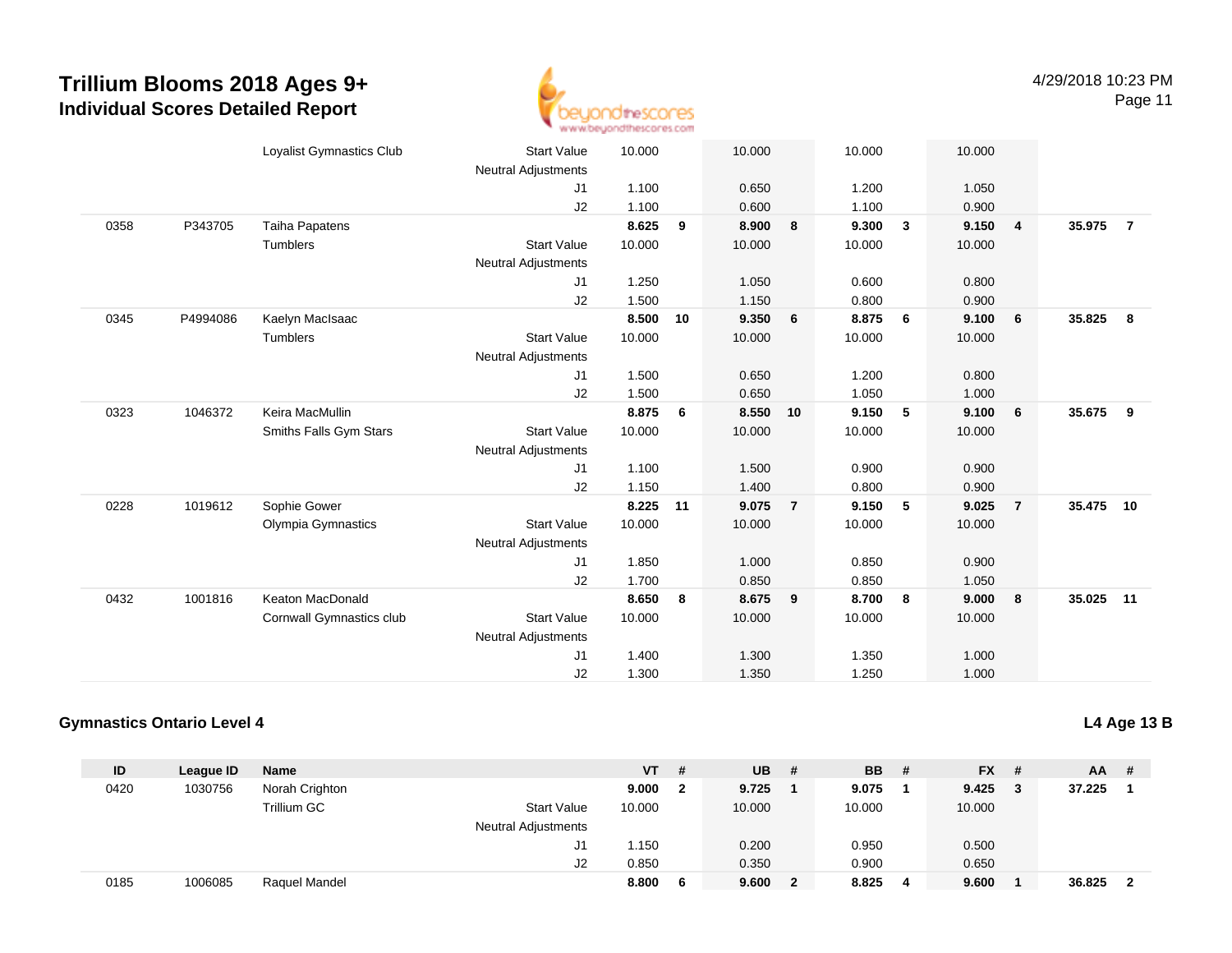

|      |          | East York Gymnastics         | <b>Start Value</b>         | 10.000 |                | 10.000 |                         | 10.000   |                | 10.000 |                         |        |                         |
|------|----------|------------------------------|----------------------------|--------|----------------|--------|-------------------------|----------|----------------|--------|-------------------------|--------|-------------------------|
|      |          |                              | Neutral Adjustments        |        |                |        |                         | $-0.100$ |                |        |                         |        |                         |
|      |          |                              | J1                         | 1.100  |                | 0.300  |                         | 1.150    |                | 0.450  |                         |        |                         |
|      |          |                              | J2                         | 1.300  |                | 0.500  |                         | 1.000    |                | 0.350  |                         |        |                         |
| 0405 | 1030774  | Nicole Nelson                |                            | 8.850  | 4              | 9.550  | $\mathbf{3}$            | 8.700    | 5              | 9.525  | $\overline{\mathbf{2}}$ | 36.625 | $\mathbf{3}$            |
|      |          | Trillium GC                  | <b>Start Value</b>         | 10.000 |                | 10.000 |                         | 10.000   |                | 10.000 |                         |        |                         |
|      |          |                              | <b>Neutral Adjustments</b> |        |                |        |                         |          |                |        |                         |        |                         |
|      |          |                              | J1                         | 1.150  |                | 0.550  |                         | 1.300    |                | 0.500  |                         |        |                         |
|      |          |                              | J2                         | 1.150  |                | 0.350  |                         | 1.300    |                | 0.450  |                         |        |                         |
| 0370 | 1030788  | Emilia Strotmann Scanlon     |                            | 8.925  | 3              | 9.425  | $\overline{\mathbf{4}}$ | 8.850    | $\mathbf{3}$   | 9.125  | $\overline{4}$          | 36.325 | $\overline{\mathbf{4}}$ |
|      |          | <b>Trillium GC</b>           | <b>Start Value</b>         | 10.000 |                | 10.000 |                         | 10.000   |                | 10.000 |                         |        |                         |
|      |          |                              | <b>Neutral Adjustments</b> |        |                |        |                         |          |                |        |                         |        |                         |
|      |          |                              | J1                         | 0.950  |                | 0.650  |                         | 1.100    |                | 0.800  |                         |        |                         |
|      |          |                              | J2                         | 1.200  |                | 0.500  |                         | 1.200    |                | 0.950  |                         |        |                         |
| 0452 | P5064184 | <b>Maxine Proulx</b>         |                            | 8.850  | 4              | 8.850  | 8                       | 9.050    | $\overline{2}$ | 9.125  | $\overline{4}$          | 35.875 | 5                       |
|      |          | <b>Club Les Sittelles</b>    | <b>Start Value</b>         | 10.000 |                | 10.000 |                         | 10.000   |                | 10.000 |                         |        |                         |
|      |          |                              | <b>Neutral Adjustments</b> |        |                |        |                         |          |                |        |                         |        |                         |
|      |          |                              | J1                         | 1.150  |                | 1.200  |                         | 0.900    |                | 0.950  |                         |        |                         |
|      |          |                              | J2                         | 1.150  |                | 1.100  |                         | 1.000    |                | 0.800  |                         |        |                         |
| 0157 | 1022965  | Megan MacNeil                |                            | 9.100  | $\mathbf{1}$   | 9.075  | $\overline{7}$          | 8.650    | 6              | 8.775  | $\overline{7}$          | 35,600 | 6                       |
|      |          | Corona Competitive           | <b>Start Value</b>         | 10.000 |                | 10.000 |                         | 10.000   |                | 10.000 |                         |        |                         |
|      |          |                              | <b>Neutral Adjustments</b> |        |                |        |                         |          |                |        |                         |        |                         |
|      |          |                              | J1                         | 0.950  |                | 1.000  |                         | 1.400    |                | 1.100  |                         |        |                         |
|      |          |                              | J2                         | 0.850  |                | 0.850  |                         | 1.300    |                | 1.350  |                         |        |                         |
| 0359 | P1997143 | Yasmine Riel                 |                            | 8.800  | 6              | 9.150  | 6                       | 8.450    | $\overline{7}$ | 9.075  | $\sqrt{5}$              | 35.475 | $\overline{7}$          |
|      |          | Tumblers                     | <b>Start Value</b>         | 10.000 |                | 10.000 |                         | 10.000   |                | 10.000 |                         |        |                         |
|      |          |                              | <b>Neutral Adjustments</b> |        |                |        |                         |          |                |        |                         |        |                         |
|      |          |                              | J1                         | 1.400  |                | 0.800  |                         | 1.500    |                | 0.950  |                         |        |                         |
|      |          |                              | J2                         | 1.000  |                | 0.900  |                         | 1.600    |                | 0.900  |                         |        |                         |
| 0014 | 1026147  | Vanessa Fiore                |                            | 8.825  | 5              | 9.375  | 5                       | 8.325    | 8              | 8.925  | 6                       | 35.450 | 8                       |
|      |          | <b>Adrenaline Gymnastics</b> | <b>Start Value</b>         | 10.000 |                | 10.000 |                         | 10.000   |                | 10.000 |                         |        |                         |
|      |          |                              | <b>Neutral Adjustments</b> |        |                |        |                         |          |                |        |                         |        |                         |
|      |          |                              | J1                         | 1.050  |                | 0.600  |                         | 1.650    |                | 1.100  |                         |        |                         |
|      |          |                              | J2                         | 1.300  |                | 0.650  |                         | 1.700    |                | 1.050  |                         |        |                         |
| 0317 | 1046361  | Lyndsay Fleming              |                            | 8.550  | 8              | 8.775  | 9                       | 8.200    | 9              | 8.600  | $\pmb{8}$               | 34.125 | 9                       |
|      |          | Smiths Falls Gym Stars       | <b>Start Value</b>         | 10.000 |                | 10.000 |                         | 10.000   |                | 10.000 |                         |        |                         |
|      |          |                              | <b>Neutral Adjustments</b> |        |                |        |                         | $-0.100$ |                |        |                         |        |                         |
|      |          |                              | J1                         | 1.400  |                | 1.350  |                         | 1.800    |                | 1.450  |                         |        |                         |
|      |          |                              | J2                         | 1.500  |                | 1.100  |                         | 1.600    |                | 1.350  |                         |        |                         |
| 0453 | P5064183 | Megane Proulx                |                            | 8.625  | $\overline{7}$ | 8.400  | 10                      | 7.650    | 10             | 8.925  | 6                       | 33.600 | 10                      |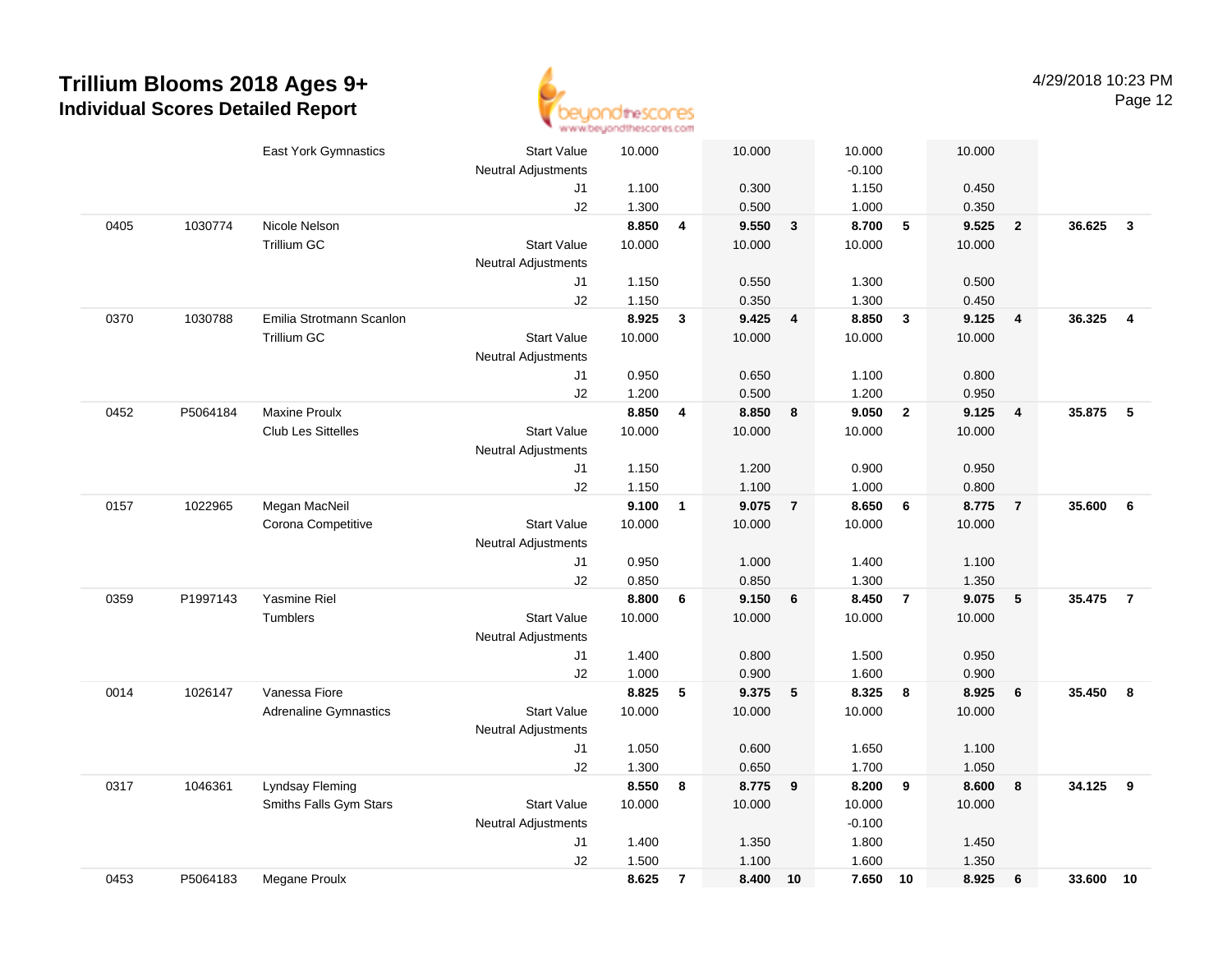

| <b>Club Les Sittelles</b> | <b>Start Value</b>         | 10.000 | 10.000 | 10.000   | 10.000 |  |
|---------------------------|----------------------------|--------|--------|----------|--------|--|
|                           | <b>Neutral Adjustments</b> |        |        | $-0.100$ |        |  |
|                           | J1                         | .300   | .500   | 2.200    | .200   |  |
|                           | J2                         | .450   | .700   | 2.300    | 0.950  |  |

#### **Gymnastics Ontario Level 4**

**L4 Age 14 A**

| ID   | <b>League ID</b> | Name                        |                            | <b>VT</b> | #              | UB     | #                       | <b>BB</b> | #                       | <b>FX</b> | #              | <b>AA</b> | #              |
|------|------------------|-----------------------------|----------------------------|-----------|----------------|--------|-------------------------|-----------|-------------------------|-----------|----------------|-----------|----------------|
| 0236 | 1019616          | Nur Camci                   |                            | 8.825     | 3              | 9.300  | $\mathbf{3}$            | 9.600     | $\overline{1}$          | 9.725     | $\mathbf{1}$   | 37.450    | $\mathbf{1}$   |
|      |                  | Olympia Gymnastics          | <b>Start Value</b>         | 10.000    |                | 10.000 |                         | 10.000    |                         | 10.000    |                |           |                |
|      |                  |                             | <b>Neutral Adjustments</b> |           |                |        |                         |           |                         |           |                |           |                |
|      |                  |                             | J1                         | 1.250     |                | 0.800  |                         | 0.400     |                         | 0.250     |                |           |                |
|      |                  |                             | J2                         | 1.100     |                | 0.600  |                         | 0.400     |                         | 0.300     |                |           |                |
| 0354 | P4994088         | Priya McAuliffe             |                            | 9.025     | $\mathbf{1}$   | 8.875  | 8                       | 9.275     | $\overline{\mathbf{3}}$ | 9.550     | $\overline{2}$ | 36.725    | $\overline{2}$ |
|      |                  | <b>Tumblers</b>             | <b>Start Value</b>         | 10.000    |                | 10.000 |                         | 10.000    |                         | 10.000    |                |           |                |
|      |                  |                             | <b>Neutral Adjustments</b> |           |                |        |                         |           |                         |           |                |           |                |
|      |                  |                             | J <sub>1</sub>             | 1.000     |                | 1.150  |                         | 0.750     |                         | 0.450     |                |           |                |
|      |                  |                             | J2                         | 0.950     |                | 1.100  |                         | 0.700     |                         | 0.450     |                |           |                |
| 0372 | 1030794          | Emma Twofoot                |                            | 9.000     | $\overline{2}$ | 9.375  | $\overline{1}$          | 8.800     | 6                       | 9.450     | $\mathbf{3}$   | 36.625    | $\mathbf{3}$   |
|      |                  | <b>Trillium GC</b>          | <b>Start Value</b>         | 10.000    |                | 10.000 |                         | 10.000    |                         | 10.000    |                |           |                |
|      |                  |                             | <b>Neutral Adjustments</b> |           |                |        |                         | $-0.100$  |                         |           |                |           |                |
|      |                  |                             | J1                         | 1.050     |                | 0.750  |                         | 1.100     |                         | 0.550     |                |           |                |
|      |                  |                             | J2                         | 0.950     |                | 0.500  |                         | 1.100     |                         | 0.550     |                |           |                |
| 0348 | P4987074         | <b>Emma Britton</b>         |                            | 9.025     | $\mathbf{1}$   | 9.350  | $\overline{\mathbf{2}}$ | 8.700     | $\overline{7}$          | 9.425     | $\overline{4}$ | 36.500    | $\overline{4}$ |
|      |                  | <b>Tumblers</b>             | <b>Start Value</b>         | 10.000    |                | 10.000 |                         | 10.000    |                         | 10.000    |                |           |                |
|      |                  |                             | <b>Neutral Adjustments</b> |           |                |        |                         |           |                         |           |                |           |                |
|      |                  |                             | J1                         | 1.000     |                | 0.700  |                         | 1.250     |                         | 0.600     |                |           |                |
|      |                  |                             | J2                         | 0.950     |                | 0.600  |                         | 1.350     |                         | 0.550     |                |           |                |
| 0119 | 1045429          | <b>Haley Hass</b>           |                            | 8.550     | 6              | 9.275  | $\overline{4}$          | 9.300     | $\overline{2}$          | 8.950     | 8              | 36.075    | 5              |
|      |                  | <b>Champions Gymnastics</b> | <b>Start Value</b>         | 10.000    |                | 10.000 |                         | 10.000    |                         | 10.000    |                |           |                |
|      |                  |                             | <b>Neutral Adjustments</b> |           |                |        |                         |           |                         |           |                |           |                |
|      |                  |                             | J1                         | 1.300     |                | 0.800  |                         | 0.750     |                         | 1.100     |                |           |                |
|      |                  |                             | J2                         | 1.600     |                | 0.650  |                         | 0.650     |                         | 1.000     |                |           |                |
| 0227 | 1019610          | Zoe Smith                   |                            | 8.825     | 3              | 8.950  | 6                       | 9.300     | $\overline{2}$          | 9.000     | $\overline{7}$ | 36.075    | 5              |
|      |                  | Olympia Gymnastics          | <b>Start Value</b>         | 10.000    |                | 10.000 |                         | 10.000    |                         | 10.000    |                |           |                |
|      |                  |                             | <b>Neutral Adjustments</b> |           |                |        |                         |           |                         |           |                |           |                |
|      |                  |                             | J1                         | 1.150     |                | 0.900  |                         | 0.650     |                         | 1.000     |                |           |                |
|      |                  |                             | J2                         | 1.200     |                | 1.200  |                         | 0.750     |                         | 1.000     |                |           |                |
| 0239 | 1019672          | Alicia Humphreys            |                            | 8.750     | 4              | 8.725  | 9                       | 9.175     | 4                       | 9.025     | 6              | 35.675    | 6              |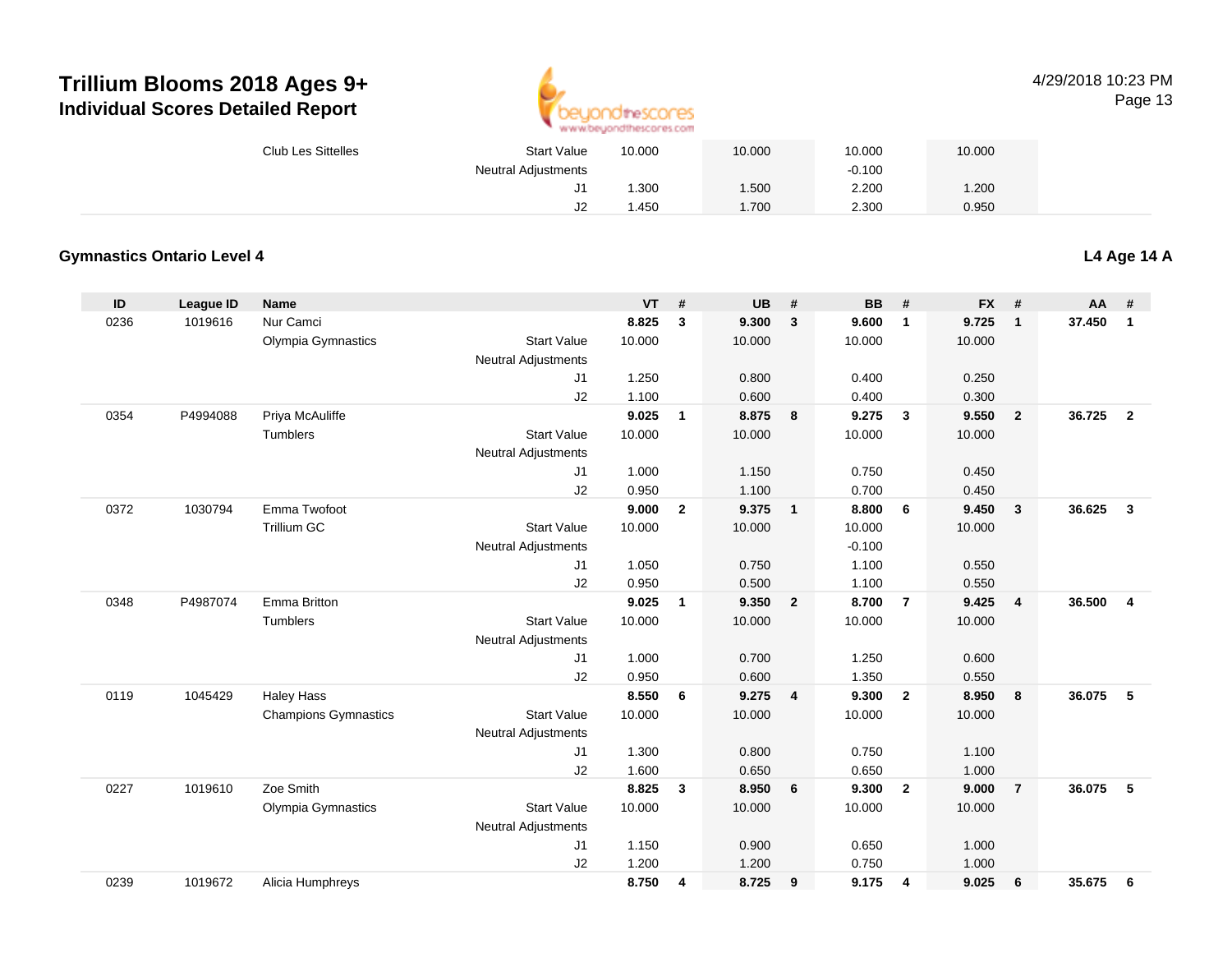

|      |          | Olympia Gymnastics        | <b>Start Value</b>         | 10.000 |                | 10.000 |                | 10.000 |    | 10.000 |     |        |                |
|------|----------|---------------------------|----------------------------|--------|----------------|--------|----------------|--------|----|--------|-----|--------|----------------|
|      |          |                           | Neutral Adjustments        |        |                |        |                |        |    |        |     |        |                |
|      |          |                           | J1                         | 1.250  |                | 1.300  |                | 0.800  |    | 0.900  |     |        |                |
|      |          |                           | J2                         | 1.250  |                | 1.250  |                | 0.850  |    | 1.050  |     |        |                |
| 0074 | 1049869  | Cassidy Smith             |                            | 8.475  | $\overline{7}$ | 9.200  | 5              | 8.850  | 5  | 8.950  | 8   | 35.475 | $\overline{7}$ |
|      |          | Cayuga Gymnastics Club    | <b>Start Value</b>         | 10.000 |                | 10.000 |                | 10.000 |    | 10.000 |     |        |                |
|      |          |                           | Neutral Adjustments        |        |                |        |                |        |    |        |     |        |                |
|      |          |                           | J1                         | 1.550  |                | 0.700  |                | 1.150  |    | 1.000  |     |        |                |
|      |          |                           | J2                         | 1.500  |                | 0.900  |                |        |    | 1.100  |     |        |                |
| 0434 | 1001818  | logan mcintee             |                            | 8.450  | 8              | 8.900  | $\overline{7}$ | 8.325  | 9  | 9.150  | - 5 | 34.825 | - 8            |
|      |          | Cornwall Gymnastics club  | <b>Start Value</b>         | 10.000 |                | 10.000 |                | 10.000 |    | 10.000 |     |        |                |
|      |          |                           | Neutral Adjustments        |        |                |        |                |        |    |        |     |        |                |
|      |          |                           | J1                         | 1.450  |                | 1.200  |                | 1.700  |    | 0.900  |     |        |                |
|      |          |                           | J2                         | 1.650  |                | 1.000  |                | 1.650  |    | 0.800  |     |        |                |
| 0048 | 1011910  | Madison Armstrong         |                            | 8.650  | 5              | 8.500  | 10             | 7.575  | 10 | 8.925  | 9   | 33.650 | - 9            |
|      |          | <b>Brockville</b>         | <b>Start Value</b>         | 10.000 |                | 10.000 |                | 10.000 |    | 10.000 |     |        |                |
|      |          |                           | Neutral Adjustments        |        |                |        |                |        |    |        |     |        |                |
|      |          |                           | J1                         | 1.400  |                | 1.550  |                | 2.500  |    | 1.000  |     |        |                |
|      |          |                           | J2                         | 1.300  |                | 1.450  |                | 2.350  |    | 1.150  |     |        |                |
| 0459 | P6298311 | Amy Moyneur               |                            | 7.900  | 9              | 8.125  | 11             | 8.500  | 8  | 8.950  | 8   | 33.475 | 10             |
|      |          | <b>Club Les Sittelles</b> | <b>Start Value</b>         | 10.000 |                | 10.000 |                | 10.000 |    | 10.000 |     |        |                |
|      |          |                           | <b>Neutral Adjustments</b> |        |                |        |                |        |    |        |     |        |                |
|      |          |                           | J <sub>1</sub>             | 2.250  |                | 1.750  |                | 1.400  |    | 1.000  |     |        |                |
|      |          |                           | J <sub>2</sub>             | 1.950  |                | 2.000  |                | 1.600  |    | 1.100  |     |        |                |

#### **Gymnastics Ontario Level 4**

**L4 Age 14 B**

| ID   | League ID | <b>Name</b>          |                            | $VT$ #  |   | $UB$ #    |   | <b>BB</b> | #                       | $FX$ # |     | <b>AA</b> | - #                     |
|------|-----------|----------------------|----------------------------|---------|---|-----------|---|-----------|-------------------------|--------|-----|-----------|-------------------------|
| 0186 | 1006073   | Camila Ariza         |                            | 9.175   |   | 9.400 2   |   | 9.225     | $\overline{\mathbf{2}}$ | 9.100  | - 4 | 36.900    |                         |
|      |           | East York Gymnastics | <b>Start Value</b>         | 10.000  |   | 10.000    |   | 10.000    |                         | 10.000 |     |           |                         |
|      |           |                      | <b>Neutral Adjustments</b> |         |   |           |   |           |                         |        |     |           |                         |
|      |           |                      | J <sub>1</sub>             | 0.850   |   | 0.700     |   | 0.800     |                         | 0.950  |     |           |                         |
|      |           |                      | J2                         | 0.800   |   | 0.500     |   | 0.750     |                         | 0.850  |     |           |                         |
| 0049 | 1011911   | Camryn Wells         |                            | 8.775 3 |   | $9.175$ 3 |   | 8.750     | - 8                     | 9.450  |     | 36.150    | $\overline{\mathbf{2}}$ |
|      |           | <b>Brockville</b>    | <b>Start Value</b>         | 10.000  |   | 10.000    |   | 10.000    |                         | 10.000 |     |           |                         |
|      |           |                      | <b>Neutral Adjustments</b> |         |   |           |   |           |                         |        |     |           |                         |
|      |           |                      | J1                         | 1.150   |   | 0.750     |   | 1.200     |                         | 0.500  |     |           |                         |
|      |           |                      | J2                         | 1.300   |   | 0.900     |   | 1.300     |                         | 0.600  |     |           |                         |
| 0264 | 1019665   | Andrea Ticlea        |                            | 8.600   | 5 | 8.900     | 5 | 9.250     |                         | 9.100  | -4  | 35.850    | -3                      |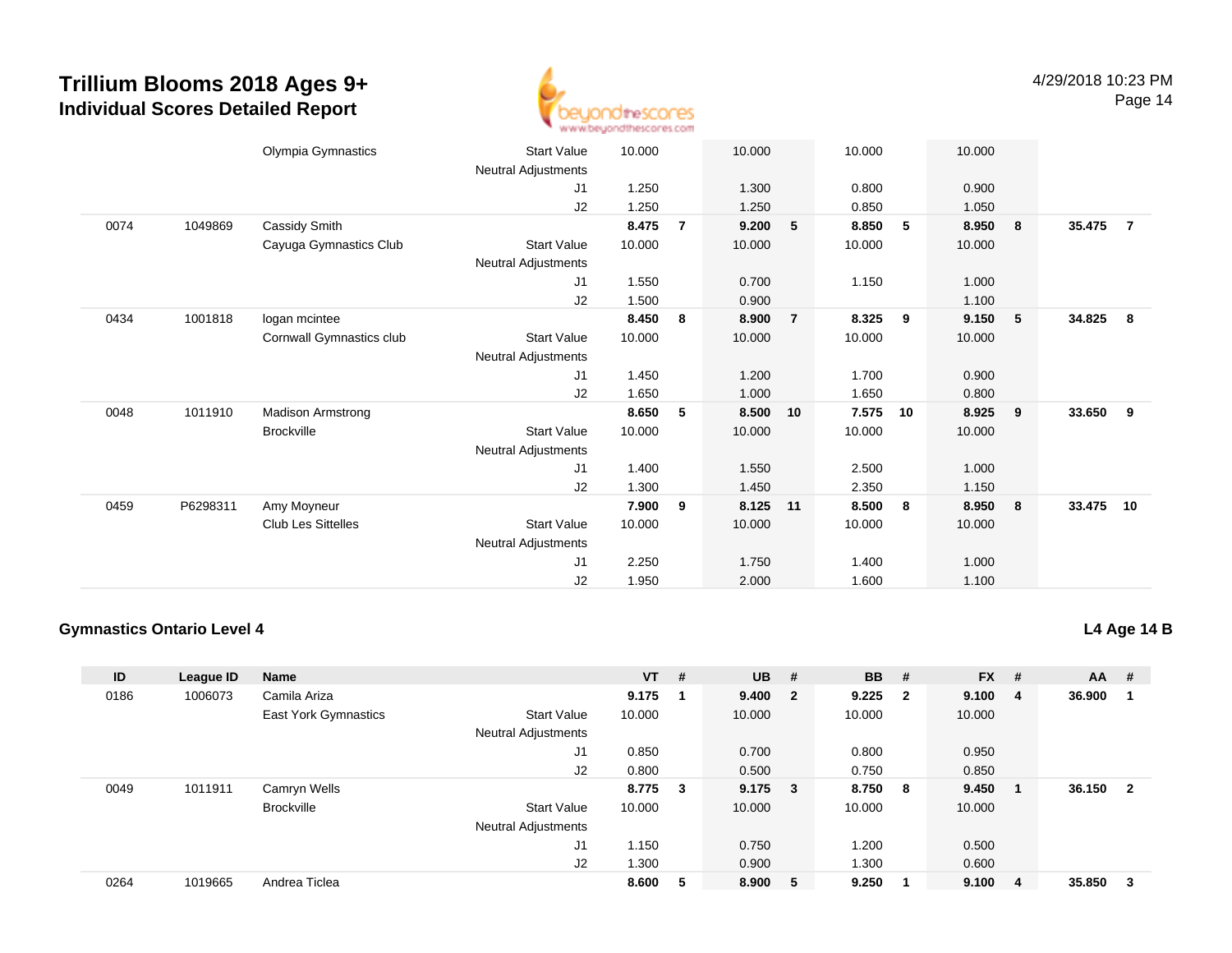

|      |          | Olympia Gymnastics        | <b>Start Value</b>         | 10.000 |                | 10.000 |                         | 10.000   |                         | 10.000 |                         |        |                |
|------|----------|---------------------------|----------------------------|--------|----------------|--------|-------------------------|----------|-------------------------|--------|-------------------------|--------|----------------|
|      |          |                           | Neutral Adjustments        |        |                |        |                         |          |                         |        |                         |        |                |
|      |          |                           | J1                         | 1.500  |                | 1.000  |                         | 0.650    |                         | 0.800  |                         |        |                |
|      |          |                           | J2                         | 1.300  |                | 1.200  |                         | 0.850    |                         | 1.000  |                         |        |                |
| 0454 | P5957207 | <b>Nellie Fraser</b>      |                            | 8.550  | 6              | 8.875  | $6\phantom{1}$          | 8.850    | $\overline{7}$          | 9.275  | $\overline{\mathbf{3}}$ | 35.550 | $\overline{4}$ |
|      |          | Club Les Sittelles        | <b>Start Value</b>         | 10.000 |                | 10.000 |                         | 10.000   |                         | 10.000 |                         |        |                |
|      |          |                           | <b>Neutral Adjustments</b> |        |                |        |                         |          |                         |        |                         |        |                |
|      |          |                           | J1                         | 1.300  |                | 1.100  |                         | 1.100    |                         | 0.750  |                         |        |                |
|      |          |                           | J2                         | 1.600  |                | 1.150  |                         | 1.200    |                         | 0.700  |                         |        |                |
| 0455 | P5116113 | Noemie Fortin             |                            | 8.275  | 8              | 9.425  | $\overline{1}$          | 8.425 10 |                         | 9.400  | $\overline{\mathbf{2}}$ | 35.525 | 5              |
|      |          | Club Les Sittelles        | <b>Start Value</b>         | 10.000 |                | 10.000 |                         | 10.000   |                         | 10.000 |                         |        |                |
|      |          |                           | <b>Neutral Adjustments</b> |        |                |        |                         |          |                         |        |                         |        |                |
|      |          |                           | J1                         | 1.700  |                | 0.550  |                         | 1.500    |                         | 0.600  |                         |        |                |
|      |          |                           | J2                         | 1.750  |                | 0.600  |                         | 1.650    |                         | 0.600  |                         |        |                |
| 0263 | 1019658  | Nathalie Dubois           |                            | 8.500  | $\overline{7}$ | 9.000  | $\overline{\mathbf{4}}$ | 8.950    | $\overline{4}$          | 8.700  | $\overline{7}$          | 35.150 | - 6            |
|      |          | Olympia Gymnastics        | <b>Start Value</b>         | 10.000 |                | 10.000 |                         | 10.000   |                         | 10.000 |                         |        |                |
|      |          |                           | <b>Neutral Adjustments</b> |        |                |        |                         | $-0.100$ |                         |        |                         |        |                |
|      |          |                           | J1                         | 1.350  |                | 1.100  |                         | 0.950    |                         | 1.400  |                         |        |                |
|      |          |                           | J2                         | 1.650  |                | 0.900  |                         | 0.950    |                         | 1.200  |                         |        |                |
| 0163 | 1022933  | <b>Holly Rumig</b>        |                            | 8.650  | 4              | 8.700  | $\overline{7}$          | 9.050    | $\overline{\mathbf{3}}$ | 8.575  | 8                       | 34.975 | $\overline{7}$ |
|      |          | Corona Competitive        | <b>Start Value</b>         | 10.000 |                | 10.000 |                         | 10.000   |                         | 10.000 |                         |        |                |
|      |          |                           | <b>Neutral Adjustments</b> |        |                |        |                         |          |                         |        |                         |        |                |
|      |          |                           | J1                         | 1.400  |                | 1.250  |                         | 1.000    |                         | 1.350  |                         |        |                |
|      |          |                           | J2                         | 1.300  |                | 1.350  |                         | 0.900    |                         | 1.500  |                         |        |                |
| 0465 | P1996783 | Sophie Boulet             |                            | 9.000  | $\mathbf{2}$   | 7.875  | 9                       | 8.500    | 9                       | 9.025  | $5\phantom{.0}$         | 34.400 | 8              |
|      |          | <b>Club Les Sittelles</b> | <b>Start Value</b>         | 10.000 |                | 10.000 |                         | 10.000   |                         | 10.000 |                         |        |                |
|      |          |                           | <b>Neutral Adjustments</b> |        |                |        |                         |          |                         |        |                         |        |                |
|      |          |                           | J1                         | 0.900  |                | 2.250  |                         | 1.450    |                         | 0.950  |                         |        |                |
|      |          |                           | J2                         | 1.100  |                | 2.000  |                         | 1.550    |                         | 1.000  |                         |        |                |
| 0309 | 1046374  | Brynn McNaughton          |                            | 8.600  | 5              | 7.750  | 10                      | 8.925    | 5                       | 8.900  | $6\phantom{1}6$         | 34.175 | 9              |
|      |          | Smiths Falls Gym Stars    | <b>Start Value</b>         | 10.000 |                | 10.000 |                         | 10.000   |                         | 10.000 |                         |        |                |
|      |          |                           | <b>Neutral Adjustments</b> |        |                |        |                         |          |                         |        |                         |        |                |
|      |          |                           | J1                         | 1.600  |                | 2.300  |                         | 1.150    |                         | 1.200  |                         |        |                |
|      |          |                           | J2                         | 1.200  |                | 2.200  |                         | 1.000    |                         | 1.000  |                         |        |                |
| 0431 | 1001808  | Marisa Bradley            |                            | 8.275  | 8              | 7.900  | 8                       | 8.900    | 6                       | 8.900  | $6\phantom{1}$          | 33.975 | 10             |
|      |          | Cornwall Gymnastics club  | <b>Start Value</b>         | 10.000 |                | 10.000 |                         | 10.000   |                         | 10.000 |                         |        |                |
|      |          |                           | <b>Neutral Adjustments</b> |        |                |        |                         |          |                         |        |                         |        |                |
|      |          |                           | J1                         | 1.750  |                | 2.200  |                         | 1.050    |                         | 1.100  |                         |        |                |
|      |          |                           | J2                         | 1.700  |                | 2.000  |                         | 1.150    |                         | 1.100  |                         |        |                |
|      |          |                           |                            |        |                |        |                         |          |                         |        |                         |        |                |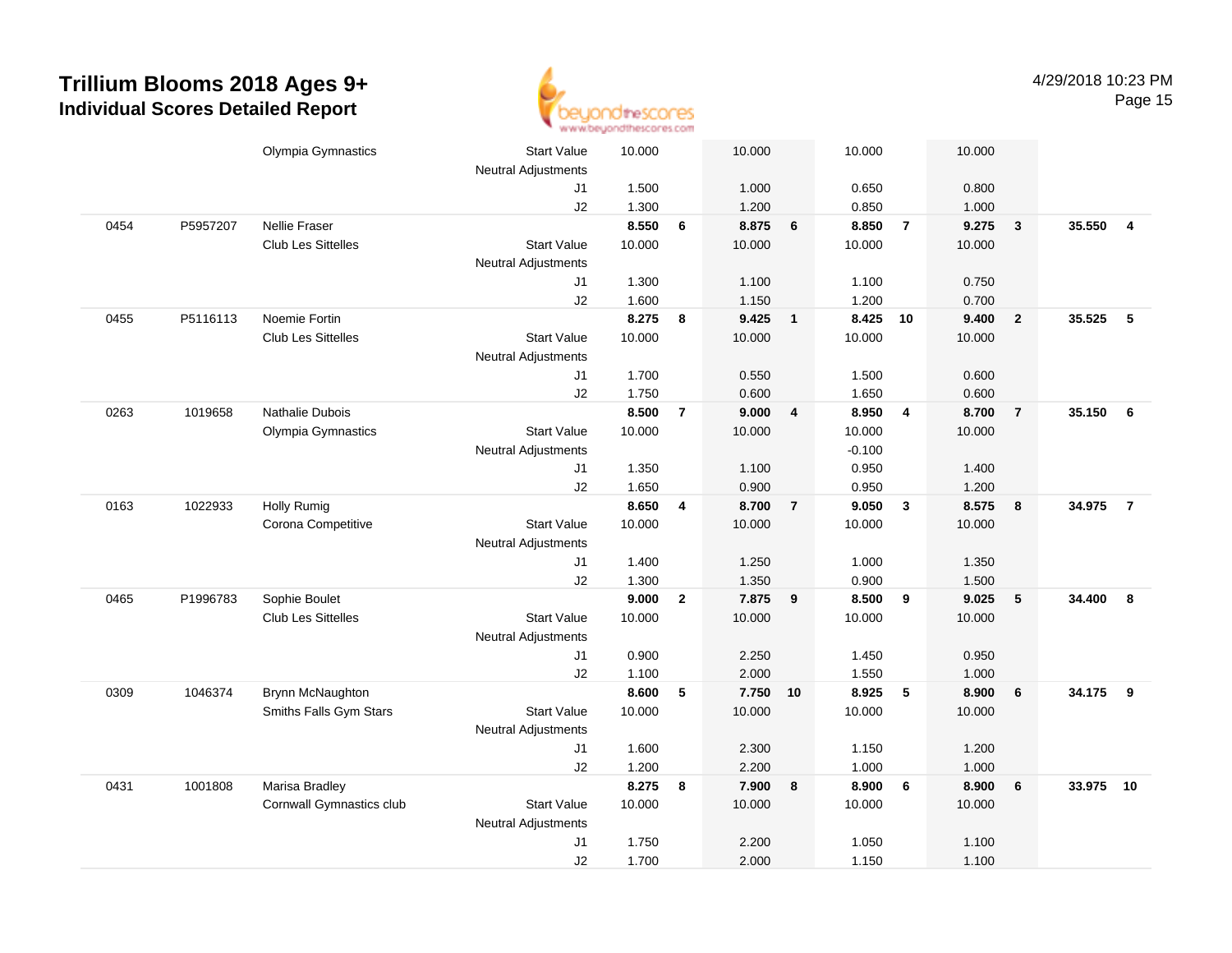

#### **Gymnastics Ontario Level 4**

| ID   | <b>League ID</b> | <b>Name</b>                     |                            | <b>VT</b> | #              | <b>UB</b> | #                       | <b>BB</b> | #              | <b>FX</b> | #              | <b>AA</b> | #                       |
|------|------------------|---------------------------------|----------------------------|-----------|----------------|-----------|-------------------------|-----------|----------------|-----------|----------------|-----------|-------------------------|
| 0357 | P4994115         | Helene Orfali                   |                            | 8.650     | 6              | 9.400     | $\overline{2}$          | 9.400     | $\overline{1}$ | 9.350     | 3              | 36.800    | $\mathbf{1}$            |
|      |                  | Tumblers                        | <b>Start Value</b>         | 10.000    |                | 10.000    |                         | 10.000    |                | 10.000    |                |           |                         |
|      |                  |                                 | <b>Neutral Adjustments</b> |           |                |           |                         |           |                |           |                |           |                         |
|      |                  |                                 | J <sub>1</sub>             | 1.500     |                | 0.650     |                         | 0.550     |                | 0.650     |                |           |                         |
|      |                  |                                 | J2                         | 1.200     |                | 0.550     |                         | 0.650     |                | 0.650     |                |           |                         |
| 0190 | 1029634          | Abby Landry                     |                            | 8.975     | $\mathbf{3}$   | 9.400     | $\overline{\mathbf{2}}$ | 9.150     | $\overline{2}$ | 9.125     | 5              | 36.650    | $\overline{2}$          |
|      |                  | Loyalist Gymnastics Club        | <b>Start Value</b>         | 10.000    |                | 10.000    |                         | 10.000    |                | 10.000    |                |           |                         |
|      |                  |                                 | <b>Neutral Adjustments</b> |           |                |           |                         | $-0.100$  |                |           |                |           |                         |
|      |                  |                                 | J1                         | 0.850     |                | 0.650     |                         | 0.800     |                | 0.850     |                |           |                         |
|      |                  |                                 | J2                         | 1.200     |                | 0.550     |                         | 0.700     |                | 0.900     |                |           |                         |
| 0353 | P4994066         | Leilani Johansson               |                            | 8.625     | $\overline{7}$ | 9.025     | $\mathbf{3}$            | 9.050     | $\mathbf{3}$   | 9.400     | $\overline{2}$ | 36.100    | $\mathbf{3}$            |
|      |                  | Tumblers                        | <b>Start Value</b>         | 10.000    |                | 10.000    |                         | 10.000    |                | 10.000    |                |           |                         |
|      |                  |                                 | <b>Neutral Adjustments</b> |           |                |           |                         |           |                |           |                |           |                         |
|      |                  |                                 | J1                         | 1.250     |                | 0.900     |                         | 0.900     |                | 0.600     |                |           |                         |
|      |                  |                                 | J2                         | 1.500     |                | 1.050     |                         | 1.000     |                | 0.600     |                |           |                         |
| 0407 | 1030799          | <b>Teagan Williams</b>          |                            | 8.600     | 8              | 9.700     | $\overline{1}$          | 8.050     | 9              | 9.525     | $\mathbf{1}$   | 35.875    | $\overline{\mathbf{4}}$ |
|      |                  | <b>Trillium GC</b>              | <b>Start Value</b>         | 10.000    |                | 10.000    |                         | 10.000    |                | 10.000    |                |           |                         |
|      |                  |                                 | <b>Neutral Adjustments</b> |           |                |           |                         |           |                |           |                |           |                         |
|      |                  |                                 | J1                         | 1.450     |                | 0.400     |                         | 2.000     |                | 0.500     |                |           |                         |
|      |                  |                                 | J2                         | 1.350     |                | 0.200     |                         | 1.900     |                | 0.450     |                |           |                         |
| 0205 | 1003572          | Kiersten Freeman                |                            | 9.050     | $\mathbf{1}$   | 8.975     | $\overline{4}$          | 8.850     | $\overline{4}$ | 8.900     | $\overline{7}$ | 35.775    | $-5$                    |
|      |                  | <b>Loyalist Gymnastics Club</b> | <b>Start Value</b>         | 10.000    |                | 10.000    |                         | 10.000    |                | 10.000    |                |           |                         |
|      |                  |                                 | <b>Neutral Adjustments</b> |           |                |           |                         |           |                |           |                |           |                         |
|      |                  |                                 | J1                         | 0.800     |                | 1.000     |                         | 1.150     |                | 1.000     |                |           |                         |
|      |                  |                                 | J2                         | 1.100     |                | 1.050     |                         |           |                | 1.200     |                |           |                         |
| 0047 | 1014540          | <b>Tharen Last</b>              |                            | 9.025     | $\overline{2}$ | 8.525     | $\sqrt{5}$              | 8.375     | $\overline{7}$ | 9.150     | 4              | 35.075    | 6                       |
|      |                  | <b>Brockville</b>               | <b>Start Value</b>         | 10.000    |                | 10.000    |                         | 10.000    |                | 10.000    |                |           |                         |
|      |                  |                                 | <b>Neutral Adjustments</b> |           |                |           |                         |           |                |           |                |           |                         |
|      |                  |                                 | J1                         | 0.900     |                | 1.450     |                         | 1.700     |                | 1.000     |                |           |                         |
|      |                  |                                 | J2                         | 1.050     |                | 1.500     |                         | 1.550     |                | 0.700     |                |           |                         |
| 0462 | P5091094         | Maika Gaudreau                  |                            | 8.725     | 5              | 8.400     | 6                       | 8.725     | 5              | 8.975     | 6              | 34.825    | $\overline{7}$          |
|      |                  | <b>Club Les Sittelles</b>       | <b>Start Value</b>         | 10.000    |                | 10.000    |                         | 10.000    |                | 10.000    |                |           |                         |
|      |                  |                                 | <b>Neutral Adjustments</b> |           |                |           |                         |           |                |           |                |           |                         |
|      |                  |                                 | J <sub>1</sub>             | 1.250     |                | 1.500     |                         | 1.350     |                | 1.000     |                |           |                         |
|      |                  |                                 | J2                         | 1.300     |                | 1.700     |                         | 1.200     |                | 1.050     |                |           |                         |

### **L4 Age 15+ A**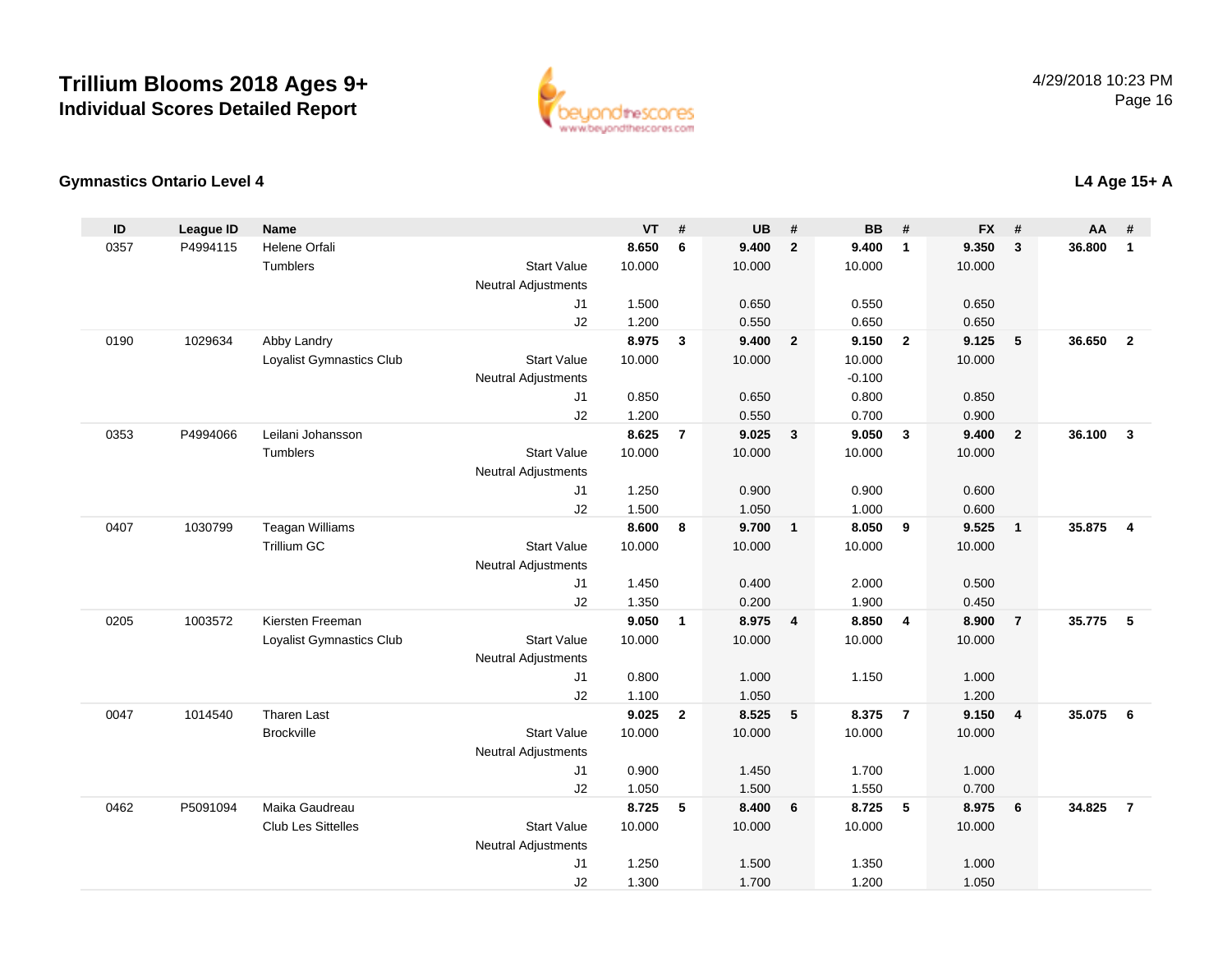

Page 17

| 0076 | 1049872 | Jenna West             |                            | 8.850  | 4 | 7.025   | 8.575    | 6 | 8.775 8 |     | 33.225 | - 8 |
|------|---------|------------------------|----------------------------|--------|---|---------|----------|---|---------|-----|--------|-----|
|      |         | Cayuga Gymnastics Club | <b>Start Value</b>         | 10.000 |   | 10.000  | 10.000   |   | 10.000  |     |        |     |
|      |         |                        | <b>Neutral Adjustments</b> |        |   |         | $-0.100$ |   |         |     |        |     |
|      |         |                        | J1                         | 1.000  |   | 3.300   | 1.350    |   | 1.350   |     |        |     |
|      |         |                        | J <sub>2</sub>             | 1.300  |   | 2.650   | 1.300    |   | 1.100   |     |        |     |
| 0075 | 1049868 | Ainsley Schweyer       |                            | 8.600  | 8 | 6.925 8 | 8.275    | 8 | 8.500   | - 9 | 32.300 | - 9 |
|      |         | Cayuga Gymnastics Club | <b>Start Value</b>         | 10.000 |   | 10.000  | 10.000   |   | 10.000  |     |        |     |
|      |         |                        | <b>Neutral Adjustments</b> |        |   |         |          |   |         |     |        |     |
|      |         |                        | J1                         | 1.500  |   | 3.200   | 1.700    |   | 1.600   |     |        |     |
|      |         |                        | J2                         | 1.300  |   | 2.950   | 1.750    |   | 1.400   |     |        |     |

#### **Gymnastics Ontario Level 4**

| ID   | League ID | <b>Name</b>               |                            | <b>VT</b> | #              | <b>UB</b> | #                       | <b>BB</b> | #                       | <b>FX</b> | #              | $AA$ # |                |
|------|-----------|---------------------------|----------------------------|-----------|----------------|-----------|-------------------------|-----------|-------------------------|-----------|----------------|--------|----------------|
| 0360 | P5003064  | Ashlea Stirling           |                            | 8.875     | $\overline{2}$ | 9.250     | $\overline{2}$          | 9.200     | $\overline{2}$          | 9.125     | 3              | 36.450 | 1              |
|      |           | Tumblers                  | <b>Start Value</b>         | 10.000    |                | 10.000    |                         | 10.000    |                         | 10.000    |                |        |                |
|      |           |                           | <b>Neutral Adjustments</b> |           |                |           |                         |           |                         |           |                |        |                |
|      |           |                           | J1                         | 1.100     |                | 0.800     |                         | 0.800     |                         | 0.850     |                |        |                |
|      |           |                           | J2                         | 1.150     |                | 0.700     |                         | 0.800     |                         | 0.900     |                |        |                |
| 0406 | 1029728   | Carly van Wylick          |                            | 9.250     | 1              | 9.725     | $\overline{1}$          | 9.000     | $\mathbf{3}$            | 8.475     | 6              | 36.450 | $\mathbf{1}$   |
|      |           | <b>Trillium GC</b>        | <b>Start Value</b>         | 10.000    |                | 10.000    |                         | 10.000    |                         | 10.000    |                |        |                |
|      |           |                           | <b>Neutral Adjustments</b> |           |                |           |                         |           |                         |           |                |        |                |
|      |           |                           | J1                         | 0.650     |                | 0.250     |                         | 1.000     |                         | 1.500     |                |        |                |
|      |           |                           | J2                         | 0.850     |                | 0.300     |                         | 1.000     |                         | 1.550     |                |        |                |
| 0464 | P5150261  | Jasmine Marion Ouellette  |                            | 8.400     | 6              | 9.200     | $\overline{\mathbf{3}}$ | 8.775     | $\overline{\mathbf{4}}$ | 9.225     | $\mathbf{1}$   | 35.600 | $\overline{2}$ |
|      |           | <b>Club Les Sittelles</b> | <b>Start Value</b>         | 10.000    |                | 10.000    |                         | 10.000    |                         | 10.000    |                |        |                |
|      |           |                           | <b>Neutral Adjustments</b> |           |                |           |                         |           |                         |           |                |        |                |
|      |           |                           | J1                         | 1.600     |                | 0.900     |                         | 1.200     |                         | 0.750     |                |        |                |
|      |           |                           | J2                         | 1.600     |                | 0.700     |                         | 1.250     |                         | 0.800     |                |        |                |
| 0240 | 1019661   | Emily Ogden               |                            | 8.550     | 5              | 8.625     | 5                       | 9.300     | $\overline{1}$          | 8.950     | 4              | 35.425 | $\mathbf{3}$   |
|      |           | Olympia Gymnastics        | <b>Start Value</b>         | 10.000    |                | 10.000    |                         | 10.000    |                         | 10.000    |                |        |                |
|      |           |                           | <b>Neutral Adjustments</b> |           |                |           |                         |           |                         |           |                |        |                |
|      |           |                           | J1                         | 1.300     |                | 1.250     |                         | 0.700     |                         | 0.950     |                |        |                |
|      |           |                           | J2                         | 1.600     |                | 1.500     |                         |           |                         | 1.150     |                |        |                |
| 0417 | 1029848   | <b>Jessica Watters</b>    |                            | 8.725     | 3              | 8.750     | $\overline{\mathbf{4}}$ | 8.700     | - 6                     | 9.150     | $\overline{2}$ | 35.325 | $\overline{4}$ |
|      |           | <b>Trillium GC</b>        | <b>Start Value</b>         | 10.000    |                | 10.000    |                         | 10.000    |                         | 10.000    |                |        |                |
|      |           |                           | <b>Neutral Adjustments</b> |           |                |           |                         |           |                         |           |                |        |                |
|      |           |                           | J <sub>1</sub>             | 1.200     |                | 1.200     |                         | 1.350     |                         | 1.000     |                |        |                |
|      |           |                           | J <sub>2</sub>             | 1.350     |                | 1.300     |                         | 1.250     |                         | 0.700     |                |        |                |

**L4 Age 15+ B**